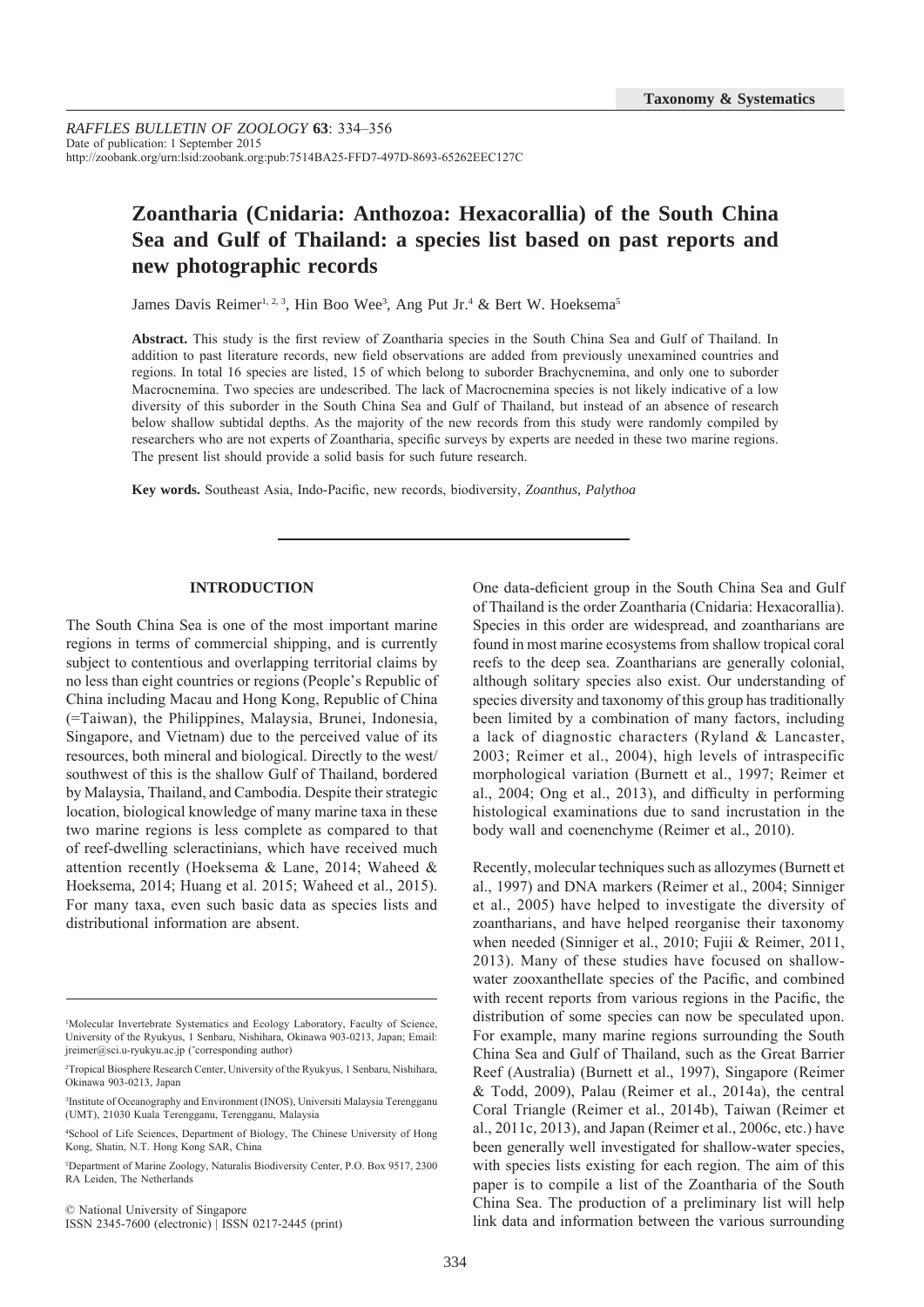regions, and also contribute to understanding of the fauna of the South China Sea.

# **MATERIAL AND METHODS**

Aside from Pax & Müller (1957) in Vietnam and Reimer & Todd (2009) in Singapore, no scientific reports have focused on this group in the South China Sea and Gulf of Thailand. Thus, in this study, we have compiled all previous reports of zoantharians in the South China Sea and Gulf of Thailand, combined them with our own field images, and provide the first assessment of Zoantharia diversity in these regions. It is hoped that this study will provide a basis upon which future zoantharian research in this region can be built.

**Previously published records in historical literature.** We collected data from both scientific reports and guidebooks. From reports, all data from Pax & Müller (1957) and Reimer & Todd (2009) were included. Additionally, data for all species from Kenting in southern Taiwan were included from Reimer et al. (2011b, c, 2013). Data from Brunei Darussalam from Reimer et al. (2012) were included, as was a single record of *Palythoa singaporensis* from Pax & Müller (1956) from Singapore. Finally, we supplemented these records with our own previous field images from work in the Gulf of Thailand, peninsular Malaysia, Layang-Layang Atoll, Borneo, and Hong Kong. Latitude and longitude for records and specimens were determined as accurately as



Fig. 1. Map of the South China Sea and Gulf of Thailand showing locations of past literature records of Zoantharia (black dots) and newly reported photographic records in this study (pink dots). Note that within each location (Table 1) there may be more than one locality (details in Table 1 and text).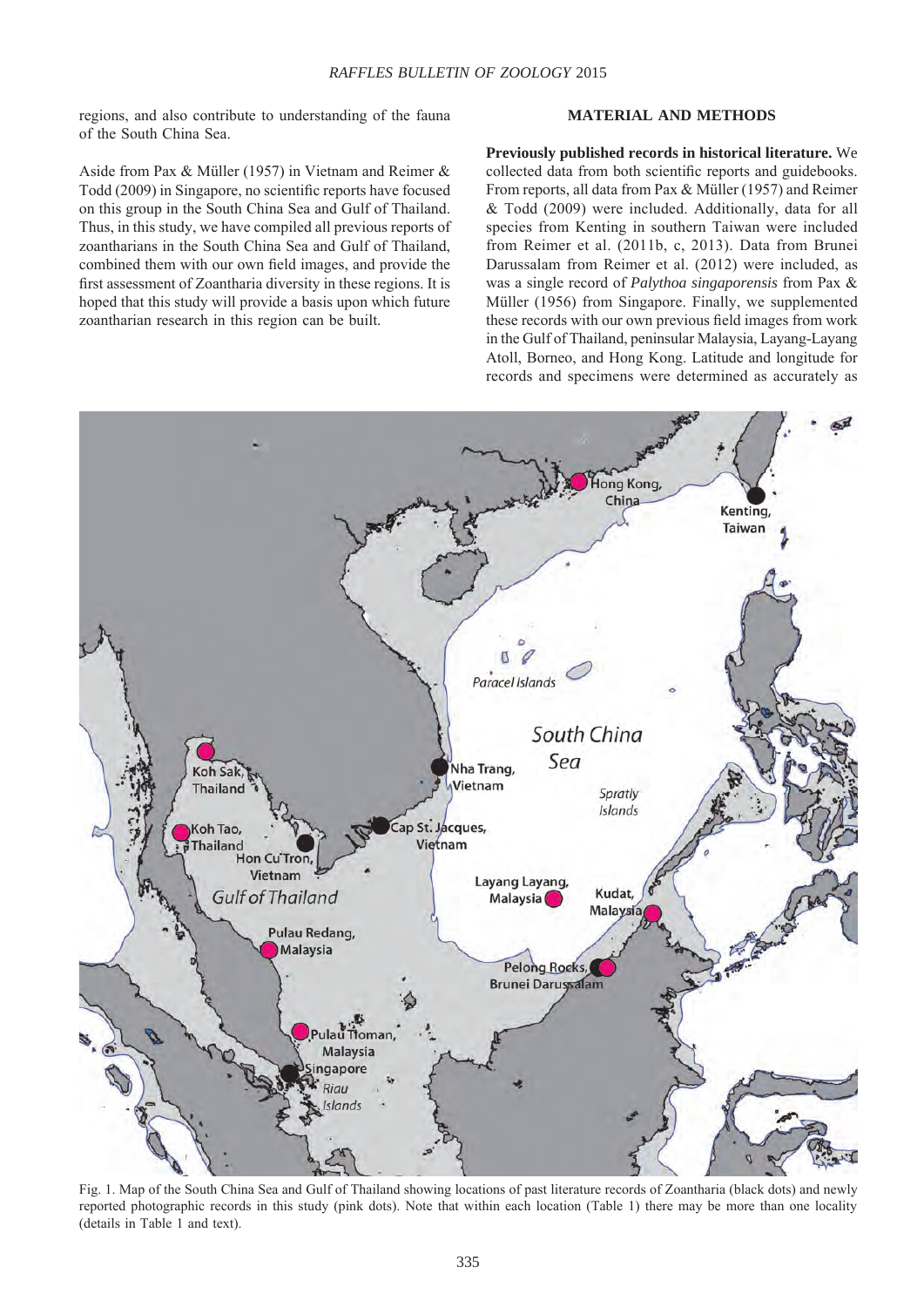possible, and data from original reports included (depth, species identification).

Images from guidebooks were utilised, but added only to the "remarks" section of each species, as such publications are not peer-reviewed literature, and furthermore usually only include very approximate locations.

**Species identification and treatment.** Species determinations were made as in Reimer et al. (2014b) by consulting previous literature (listed with each species). However, some species were only identified to "confers with" (cf.) or "affinity" (aff.) levels. Aside from the data in Pax & Müller (1957), Reimer & Todd (2009), and Reimer et al. (2012), very few records of zoantharians have been formally reported from the South China Sea and Gulf of Thailand regions. Therefore, we followed recent research (Burnett et al., 1994, 1995, 1997; Reimer et al., 2006a, 2007, 2011a, 2012; Sinniger, 2006; Sinniger et al., 2010; Reimer & Todd, 2009; Reimer, 2010; Fujii & Reimer, 2011) from neighboring regions and used species names for which numerous references and accurate descriptions were available, unless specimens and/or images clearly did not match with previously published information.

Our treatment of the species listed in Pax & Müller (1957) also needs explanation. In this focused work, Pax & Müller listed six *Zoanthus* spp., four *Palythoa* spp., and one *Isaurus*  species, and six of these species were first described in this publication. However, recent research (Burnett et al., 1997; Reimer et al., 2004) has shown that there are very high levels of synonymy in these two genera owing to repeated redescriptions of the same widely distributed species in different localities. Thus, although we have included the records from Vietnam listed in Pax & Müller (1957) in this study, we have treated the species listed in their paper as follows:

- *Palythoa anthoplax* Pax & Müller, 1957: included as *Palythoa* cf. *tuberculosa* (Esper, 1805) based on phylogenetic results in Reimer et al. (2006c);
- *Palythoa titanophila* Pax & Müller, 1957: included as *P.* cf. *tuberculosa* based on external colony appearance and similar data in Hibino et al. (2014);
- *Zoanthus cavernarum* Pax & Müller, 1957: included as *Z. sansibaricus* Carlgren, 1900 based on a description included in Pax & Müller (1957) compared with this species' description;
- *Zoanthus cyanoides* Pax & Müller, 1957: included as *Z. sansibaricus* based on a description included in Pax & Müller (1957) compared with this species' description, as well as data in Burnett et al. (1997). *Z. cyanoides* is very similar to *Z. fraseri* (Pax & Müller, 1957), which has been stated to likely be *Z. coppingeri* (Burnett et al., 1997), which is in turn probably is *Z. sansibaricus* (Reimer, unpublished data);
- *Zoanthus erythrochloros* Pax & Müller, 1957: included as *Z. sansibaricus* based on phylogenetic results in Reimer et al. (2004);
- *Zoanthus gnophodes* Pax & Müller, 1957: included as *Z. sansibaricus*  based on phylogenetic results in Reimer et al. (2004);
- *Zoanthus vietnamensis* Pax & Müller, 1957: included as *Z. vietnamensis* as this has been shown clearly to be a distinct species from other Pacific *Zoanthus* species (e.g., Burnett et al., 1997; Reimer et al., 2006a);
- *Isaurus asymmetricus* Haddon & Shackleton, 1891: described from the Torres Strait, Australia, included in this study as *I. tuberculatus* Gray, 1828 based on taxonomic revision as described in Muirhead & Ryland (1985); and
- *Palythoa singaporensis* Pax & Müller, 1956: morphologically very similar to *Palythoa* cf. *toxica* Walsh & Bowers, 1971, and has been included as *P*. cf. *toxica* for this study.

As well, the three Zoantharia species listed below and mentioned in historical literature have been treated as follows:

- *Gemmaria philippinensis* (Gray, 1867): described from the Philippines and based on information in von Heider (1899), this species is unitary with "long" polyps, which fits well with *Sphenopus*. However, researchers (e.g., von Heider, 1899) have long speculated on its true identity. Since we have no new information at our disposal, we have omitted this report from the present study;
- *Zoanthus robustus* Carlgren, 1950: described from South Australia and included in Pax & Müller (1957), included in this study as *Z*. *robustus*, as although this species has not been examined phylogenetically, it is morphologically different from all other known *Zoanthus* species (for example, see figs. 1, 2 in Grant et al. (2010));
- *Palythoa stephensoni* Carlgren, 1937: described from the Great Barrier Reef, and discussed in Pax & Müller (1957). In this study included as *P. tuberculosa*, based both on discussion in Burnett et al. (1994) and similar results for other species in Hibino et al. (2014).

**Unpublished photographic records.** In this study, to supplement the scant data available from previous literature, we included our own photographic records of Zoantharia from field work in the region ( $n = 94$  new records). We include a summary of the records from historical literature and the images utilised in this study (Tables 1, 2), and photographic images of species with new records in the South China Sea and Gulf of Thailand (Figs. 2, 4). For photographic images, species identifications were conducted as mentioned above. All details for each specimen or photographic record, including latitude, longitude, and depth, are given in Table 1.

Based on previous zoantharian studies (Reimer & Todd, 2009), accuracy of identification of *Zoanthus* and *Palythoa* species based on gross morphology from in situ photographs may approach ~90%: thus, the photographic image data in this study should not be considered as infallible. Only focused specimen collection and identification with a combination of both morphological and molecular examination should more conclusively confirm the identities we have listed here from the photographic records.

In total, there are Zoantharia records from six regions (not including Gray (1867)) in the South China Sea and Gulf of Thailand in the literature (Fig. 1, black-marked regions). To this, we have added photographic records from seven new regions (Fig. 1, pink-marked regions) and historical data from one additional region. Many of the records we report on below are first records of species in the South China Sea and/or Gulf of Thailand, and also for various countries. Some regions include multiple localities (see Table 1 for details).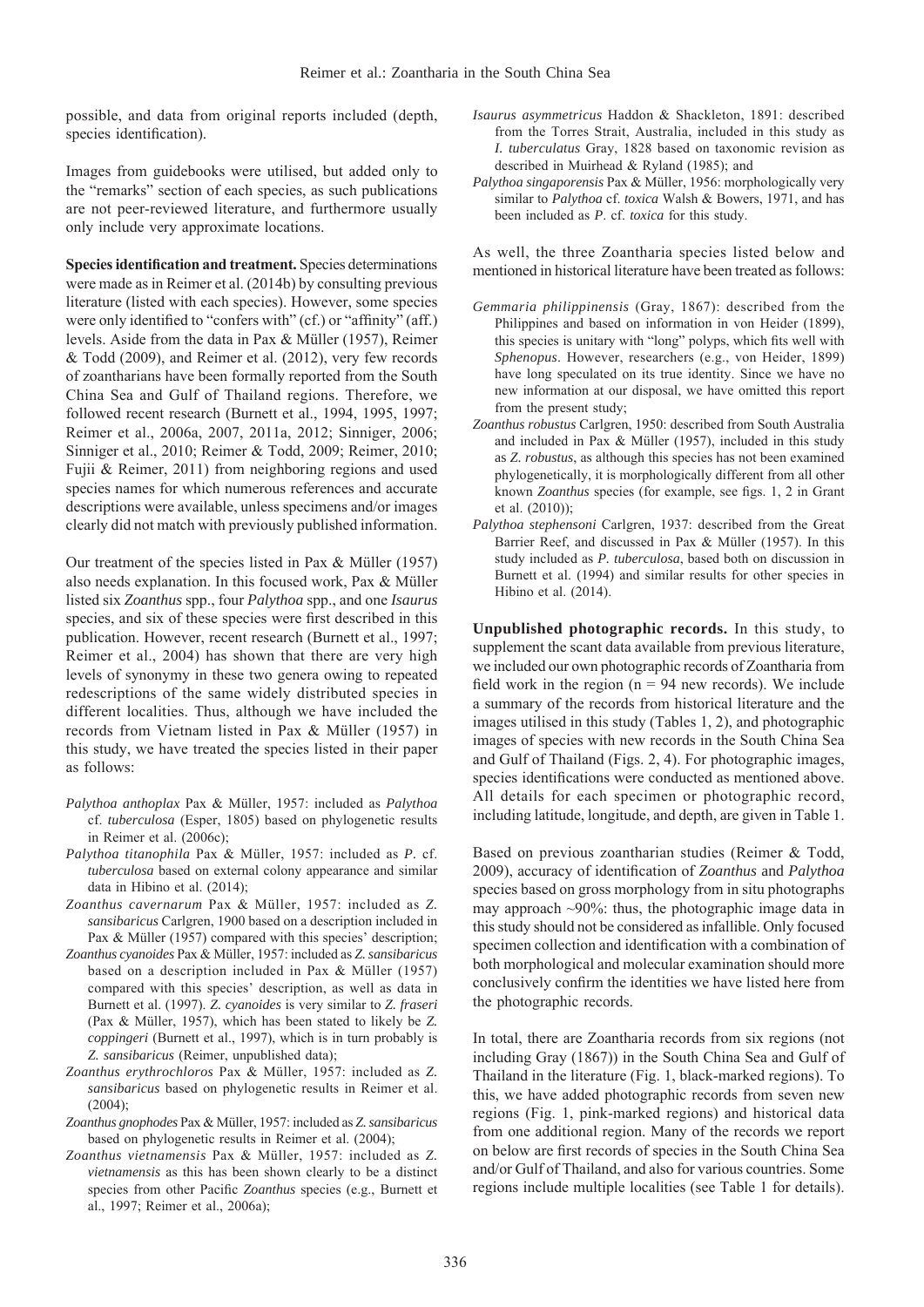| Study             | Specimen<br>or image | <b>I</b> dentification<br>(this study) | identification<br>Original   | Locality                                                     | Latitude                            | Longitude                 | Depth (m)                 | Date                | <b>Notes</b>                                                      |
|-------------------|----------------------|----------------------------------------|------------------------------|--------------------------------------------------------------|-------------------------------------|---------------------------|---------------------------|---------------------|-------------------------------------------------------------------|
| Pax & Müller 1956 | Specimen             | Palythoa cf.<br>toxica                 | singaporensis<br>Palythoa    | Singapore                                                    | $\mathbb{A}$                        | $\mathbb{X}^{\mathsf{A}}$ | $\mathbb{X}^{\mathsf{A}}$ | $\sum_{i=1}^{n}$    | Originally mentioned<br>in von Heider (1899)<br>as P. variabilis. |
| Pax & Müller 1957 | Specimen             | tuberculosa<br>Palythoa                | anthoplax<br>Palythoa        | Cu Tron and islands),<br>Poulo Dama (Hon<br>Vietnam          | N"959'56"N                          | 104°22'19"E               | $\lesssim$                | 1910                | Original description of<br>P. anthoplax.                          |
| Pax & Müller 1957 | Specimen             | Palythoa cf.<br>toxica                 | singaporensis<br>Palythoa    | Cu Tron and islands),<br>Poulo Dama (Hon<br>Vietnam          | N"9565660                           | 104°22'19"E               | $\mathbb{A}$              | 1910                |                                                                   |
| Pax & Müller 1957 | Specimen             | sansibaricus<br>Zoanthus               | gnophodes<br><b>Zoanthus</b> | Cu Tron and islands),<br>Poulo Dama (Hon<br>Vietnam          | N <sub>"9</sub> 56 <sub>66</sub> 60 | 104°22'19"E               | $\mathbb{X}$              | 1905                | Original description of<br>Z. gnophodes.                          |
| Pax & Müller 1957 | Specimen             | sansibaricus<br>Zoanthus               | gnophodes<br>Zoanthus        | Cu Tron and islands),<br>Poulo Dama (Hon<br>Vietnam          | N <sub>"</sub> 95,65.60             | 104°22'19"E               | $\sum_{i=1}^{n}$          | 1910                | Original description of<br>Z. gnophodes.                          |
| Pax & Müller 1957 | Specimen             | <b>Zoanthus</b><br>robustus            | <b>Zoanthus</b><br>robustus  | Cu Tron and islands),<br>Poulo Dama (Hon<br>Vietnam          | N <sub>"9</sub> 56566               | 104°22'19"E               | $\sum_{i=1}^{n}$          | 1910                | Only record outside<br>Australia.                                 |
| Pax & Müller 1957 | Specimen             | Palythoa cf.<br>toxica                 | singaporensis<br>Palythoa    | Cape St. Jacques,<br>Vietnam                                 | $N_{\rm n}$ 60.81°01                | 107°04'55"E               | $\sum_{i=1}^{n}$          | 1908                |                                                                   |
| Pax & Müller 1957 | Specimen             | sansibaricus<br>Zoanthus               | cavernarum<br>Zoanthus       | Hon Mieu Island, Nha<br>Southeast point of<br>Trang, Vietnam | 12°10'59"N                          | 109°13'33"E               | $\sum_{i=1}^{n}$          | 4 March 1953        | Original description of<br>Z. cavernarum.                         |
| Pax & Müller 1957 | Specimen             | tuberculosa<br>Palythoa                | titanophila<br>Palythoa      | Hon Tre Island, Nha<br>Trang, Vietnam                        | 12°11'52"N                          | 109°15'43"E               | $\mathbb{X}^{\mathsf{A}}$ | 26 August 1954      | Original description of<br>P. titanophila.                        |
| Pax & Müller 1957 | Specimen             | tuberculatus<br>Isaurus                | asymmetricus<br>Isaurus      | Hon Tre Island, Nha<br>Trang, Vietnam                        | $12^{\circ}11'52''N$                | 109°15'43"E               | $\mathbb{A}$              | 26 August 1954      |                                                                   |
| Pax & Müller 1957 | Specimen             | tuberculosa<br>Palythoa                | stephensoni<br>Palythoa      | Hon Rua in Ca Dau<br>Bay, Nha Trang,<br>Vietnam              | 12°17'18"N                          | 109°14'32"E               | $\mathbb{A}$              | 24 December<br>1953 |                                                                   |
| Pax & Müller 1957 | Specimen             | sansibaricus<br>Zoanthus               | erythrochloros<br>Zoanthus   | Rocher Noir, Ca Dau<br>Bay, Nha Trang,<br>Vietnam            | 12°35'58"N                          | 109°18'15"E               | $\sum_{i=1}^{n}$          | 18 May 1954         | Original description of<br>Z. erythrochloros.                     |

# Table 1. Historical records and new photographic records of order Zoantharia (Cnidaria: Hexacorallia) from the South China Sea and the Gulf of Thailand. Table 1. Historical records and new photographic records of order Zoantharia (Cnidaria: Hexacorallia) from the South China Sea and the Gulf of Thailand.

# *RAFFLES BULLETIN OF ZOOLOGY* 2015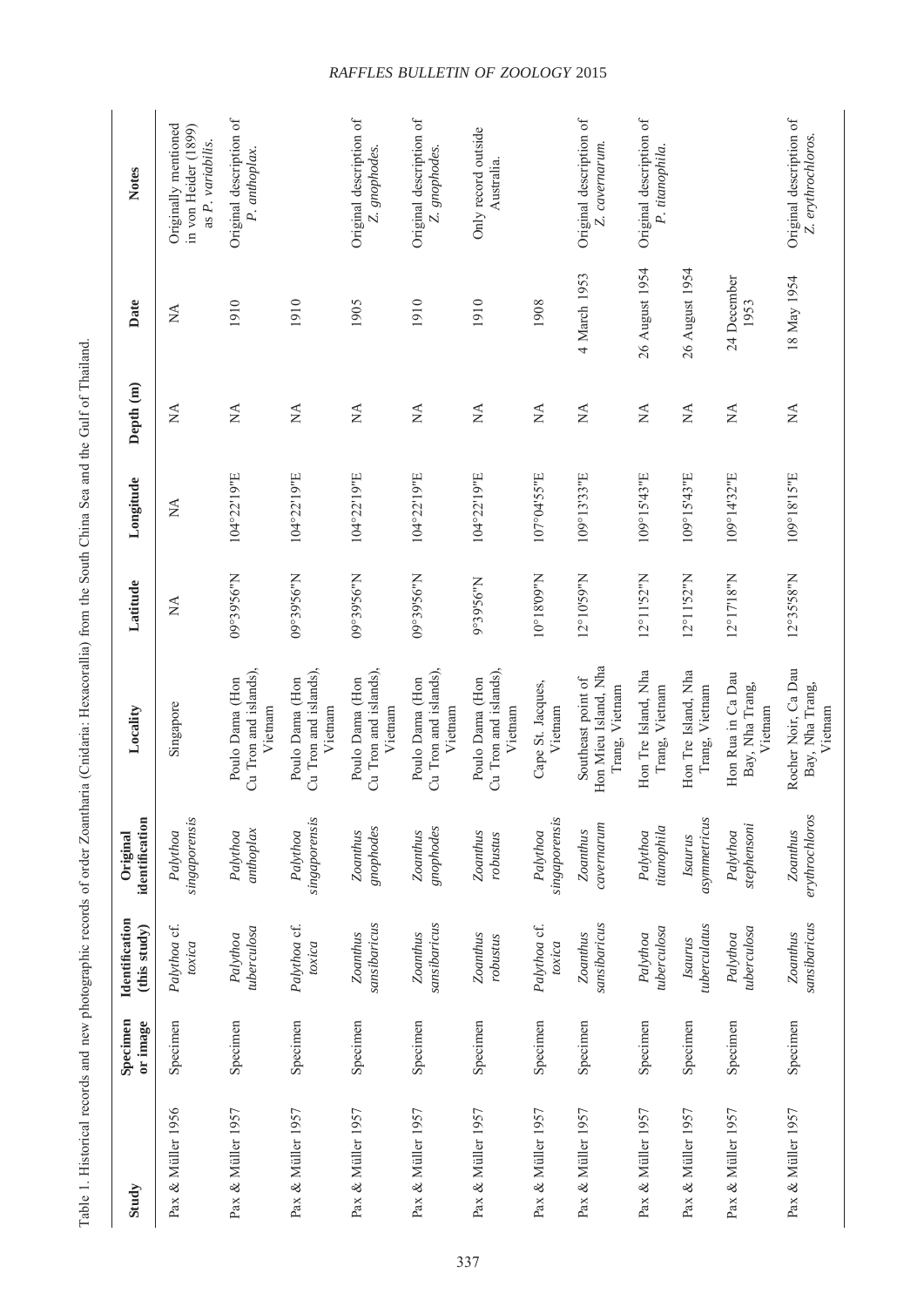| Table 1continued    |                      |                                        |                                 |                                                   |                          |             |                               |                            |                                             |
|---------------------|----------------------|----------------------------------------|---------------------------------|---------------------------------------------------|--------------------------|-------------|-------------------------------|----------------------------|---------------------------------------------|
| Study               | Specimen<br>or image | <b>I</b> dentification<br>(this study) | identification<br>Original      | Locality                                          | Latitude                 | Longitude   | Depth (m)                     | Date                       | <b>Notes</b>                                |
| Pax & Müller 1957   | Specimen             | sansibaricus<br>Zoanthus               | gnophodes<br>Zoanthus           | Rocher Noir, Ca Dau<br>Bay, Nha Trang,<br>Vietnam | 12°35'58"N               | 109°18'15"E | $\lessapprox$                 | 18 May 1954                | Original description of<br>Z. gnophodes.    |
| Pax & Müller 1957   | Specimen             | $v$ ietnamensis<br>Zoanthus            | vietnamensis<br>Zoanthus        | Rocher Noir, Ca Dau<br>Bay, Nha Trang,<br>Vietnam | 12°35'58"N               | 109°18'15"E | $\sum_{i=1}^{n}$              | 18 May 1954                | Original description of<br>Z. vietnamensis. |
| Reimer & Todd 2009  | Specimen             | tuberculosa<br>Palythoa                | tuberculosa<br>Palythoa         | Raffles Lighthouse,<br>Singapore                  | N"75'90°10               | 103°44'25"E | $1$ to $3$                    | December 2006<br>November- |                                             |
| Reimer & Todd 2009  | Specimen             | vietnamensis<br>Zoanthus               | vietnamensis<br><b>Zoanthus</b> | Raffles Lighthouse,<br>Singapore                  | NaL260 <sub>o</sub> 10   | 103°44'25"E | 3<br>$1 \text{ to } 1$        | December 2006<br>November- |                                             |
| Reimer & Todd 2009  | Specimen             | sansibaricus<br>Zoanthus               | sansibaricus<br>Zoanthus        | Raffles Lighthouse,<br>Singapore                  | Na.25.60 <sub>°10</sub>  | 103°44'25"E | $\epsilon$<br>1 to            | December 2006<br>November- |                                             |
| Reimer & Todd 2009  | Specimen             | Palythoa<br>mutuki                     | Palythoa<br>mutuki              | Raffles Lighthouse,<br>Singapore                  | Na.25.60 <sub>°</sub> 10 | 103°44'25"E | $\epsilon$<br>110             | December 2006<br>November- |                                             |
| Reimer & Todd 2009  | Specimen             | tuberculosa<br>Palythoa                | tuberculosa<br>Palythoa         | Kusu Island, Singapore                            | N"11'519"N               | 103°51'44"E | $\epsilon$<br>110             | December 2006<br>November- |                                             |
| Reimer & Todd 2009  | Specimen             | vietnamensis<br>Zoanthus               | vietnamensis<br>Zoanthus        | Kusu Island, Singapore                            | $N''$ $N''$ 13'14"N      | 103°51'44"E | $\epsilon$<br>$1 \text{ to }$ | December 2006<br>November- |                                             |
| Reimer & Todd 2009  | Specimen             | sansibaricus<br>Zoanthus               | sansibaricus<br>Zoanthus        | Kusu Island, Singapore                            | $N''$ $N''$ 13'14"N      | 103°51'44"E | $1$ to $3$                    | December 2006<br>November- |                                             |
| Reimer & Todd 2009  | Specimen             | Palythoa<br>mutuki                     | Palythoa<br>mutuki              | Kusu Island, Singapore                            | $N''$ $N''$ $14''$ $N$   | 103°51'44"E | 1 to 3                        | December 2006<br>November- |                                             |
| Reimer & Todd 2009  | Specimen             | Palythoa cf.<br>toxica                 | Palythoa sp.<br>singapura       | Kusu Island, Singapore                            | $N''$ 13'14"N            | 103°51'44"E | 1 to 3                        | December 2006<br>November- |                                             |
| Reimer & Todd 2009  | Specimen             | tuberculosa<br>Palythoa                | tuberculosa<br>Palythoa         | Lazarus Island,<br>Singapore                      | M''813'18''N             | 103°51'32"E | ξ<br>1 to                     | December 2006<br>November- |                                             |
| Reimer & Todd 2009  | Specimen             | sansibaricus<br>Zoanthus               | sansibaricus<br>Zoanthus        | Lazarus Island,<br>Singapore                      | N"81318"N                | 103°51'32"E | 3<br>110                      | December 2006<br>November- |                                             |
| Reimer et al. 2011b | Specimen             | Acrozoanthus<br>australiae             | Acrozoanthus<br>australiae      | Ho-bi-hoo, Kenting,<br>Taiwan                     | Z1°56'49"N               | 120°45'19"E | $9$ to $12$                   | December 2006<br>November- |                                             |
| Reimer et al. 2011c | Specimen             | mizigama<br>Palythoa                   | Palythoa sp.<br>tokashiki       | Wanli Tung, Kenting,<br>Taiwan                    | Z1°59'44"N               | 120°42'23"E | $\sum_{i=1}^{n}$              | 4 September<br>2009        |                                             |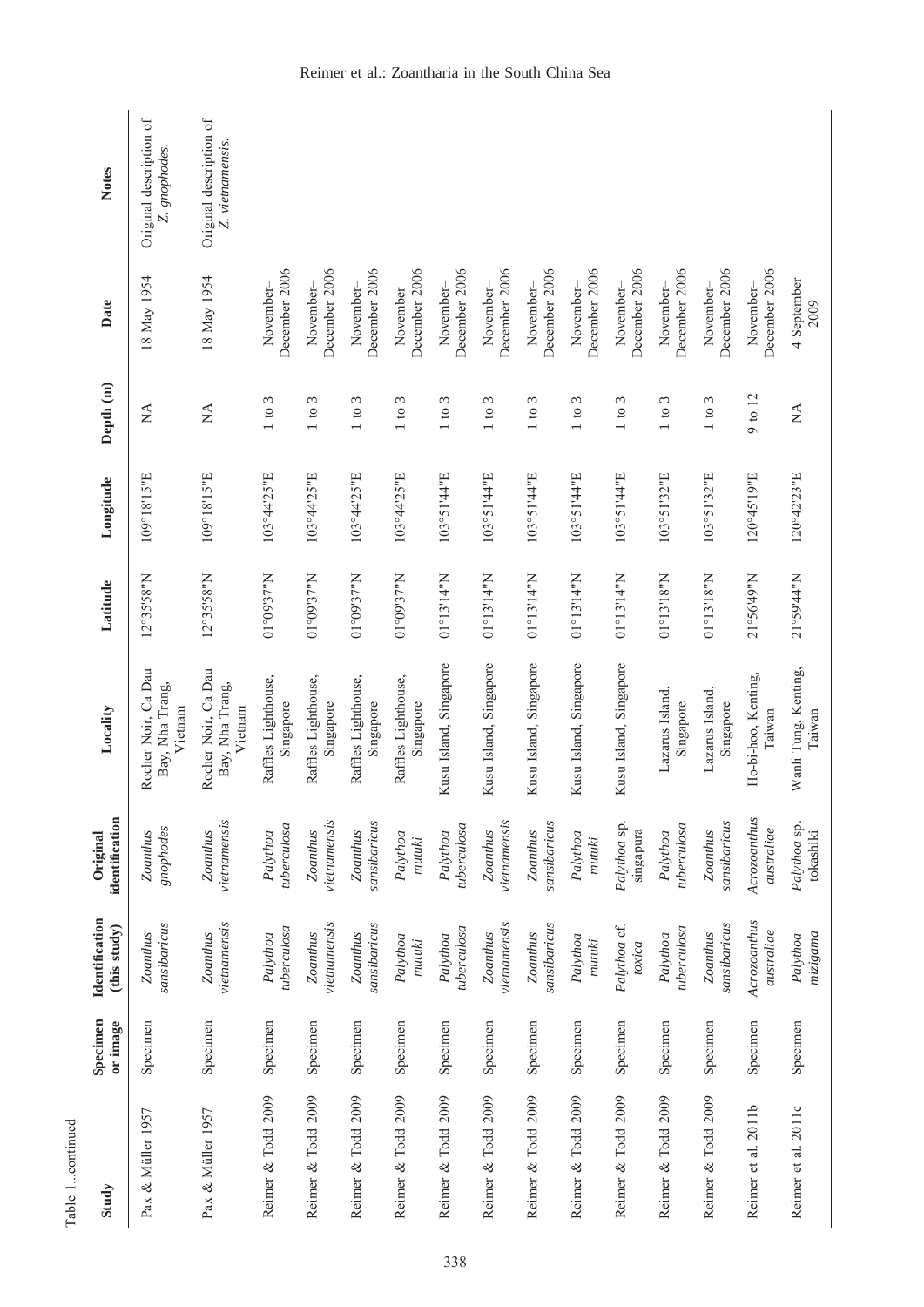| Table 1continued    |                      |                                        |                                |                                                                            |                         |                                                         |                  |                     |                                     |
|---------------------|----------------------|----------------------------------------|--------------------------------|----------------------------------------------------------------------------|-------------------------|---------------------------------------------------------|------------------|---------------------|-------------------------------------|
| Study               | Specimen<br>or image | <b>I</b> dentification<br>(this study) | identification<br>Original     | Locality                                                                   | Latitude                | Longitude                                               | Depth (m)        | Date                | <b>Notes</b>                        |
| Reimer et al. 2011c | Specimen             | <b>Zoanthus</b><br>kuroshio            | <b>Zoanthus</b><br>kuroshio    | Wanli Tung, Kenting,<br>Taiwan                                             | 21°59'44"N              | 120°42'23"E                                             | $\mathbb{X}$     | 4 September<br>2009 |                                     |
| Reimer et al. 2011c | Image                | tuberculatus<br><b>Isaurus</b>         | tuberculatus<br>Isaurus        | Kenting, Taiwan                                                            | $\mathbb{A}$            | $\stackrel{\displaystyle\triangle}{\scriptstyle\times}$ | $\lesssim$       | 4 September<br>2009 | Only approximate<br>location known. |
| Reimer et al. 2012  | Specimen             | marsupialis<br>Sphenopus               | marsupialis<br>Sphenopus       | Southwest of Pelong<br>Rocks, northwestern<br>Borneo, Brunei<br>Darussalam | N <sub>u</sub> t7,70°50 | 115°03'05"E                                             | 13               | 23 April 2011       | N=13 specimens                      |
| Reimer et al. 2013  | Specimen             | tuberculosa<br>Palythoa                | tuberculosa<br>Palythoa        | Wanli Tung, Kenting,<br>Taiwan                                             | 21°59'44"N              | 120°42'23"E                                             | $2$ to $5$       | 4 September<br>2009 |                                     |
| Reimer et al. 2013  | Specimen             | vietnamensis<br>Zoanthus               | vietnamensis<br>Zoanthus       | Wanli Tung, Kenting,<br>Taiwan                                             | 21°59'44"N              | 120°42'23"E                                             |                  | 4 September<br>2009 |                                     |
| Reimer et al. 2013  | Specimen             | sansibaricus<br>Zoanthus               | sansibaricus<br>Zoanthus       | Wanli Tung, Kenting,<br>Taiwan                                             | 21°59'44"N              | 120°42'23"E                                             |                  | 4 September<br>2009 |                                     |
| Reimer et al. 2013  | Specimen             | sakurajimensis<br>Palythoa sp.         | sakurajimensis<br>Palythoa sp. | Wanli Tung, Kenting,<br>Taiwan                                             | 21°59'44"N              | 120°42'23"E                                             | $1$ to $2$       | 4 September<br>2009 |                                     |
| Reimer et al. 2013  | Specimen             | Palythoa<br>mutuki                     | Palythoa<br>mutuki             | Wanli Tung, Kenting,<br>Taiwan                                             | 21°59'44"N              | 120°42'23"E                                             | $\mathcal{L}$    | 4 September<br>2009 |                                     |
| Reimer et al. 2013  | Specimen             | tuberculosa<br>Palythoa                | tuberculosa<br>Palythoa        | Wanli Tung, Kenting,<br>Taiwan                                             | 21°59'44"N              | 120°42'23"E                                             | $3$ to $5$       | 1 September<br>2012 |                                     |
| Reimer et al. 2013  | Specimen             | tuberculosa<br>Palythoa                | tuberculosa<br>Palythoa        | Tiao Shi, Kenting,<br>Taiwan                                               | 21°57'16"N              | 120°46'05"E                                             | 5 to 8           | 4 September<br>2009 |                                     |
| Reimer et al. 2013  | Specimen             | tuberculosa<br>Palythoa                | tuberculosa<br>Palythoa        | Longkeng, Kenting,<br>Taiwan                                               | Z1°56'09"N              | 120°50'55"E                                             | $3$ to $5$       | December 2011       |                                     |
| Reimer et al. 2013  | Specimen             | tuberculosa<br>Palythoa                | tuberculosa<br>Palythoa        | Ho-bi-hoo, Kenting,<br>Taiwan                                              | 21°56'49"N              | 120°45'19"E                                             | $\circ$          | 4 September<br>2009 |                                     |
| This study          | Image                | sansibaricus<br>Zoanthus               |                                | Tioman, Pahang,<br>southeast Pulau<br>Batu Berlabuh,<br>Malaysia           | 02°46'06"N              | 104°13'25"E                                             | $\sum_{i=1}^{n}$ | 19 June 2013        | Observed by BW<br>Hoeksema.         |
| This study          | Image                | sansibaricus<br>Zoanthus               |                                | Tumok, west Pulau<br>Tioman, Pahang,<br>Malaysia                           | $02^{\circ}47'34''N$    | 104°07'20"E                                             | $\sum_{i=1}^{n}$ | 17 June 2013        | Observed by BW<br>Hoeksema; n=3.    |

# *RAFFLES BULLETIN OF ZOOLOGY* 2015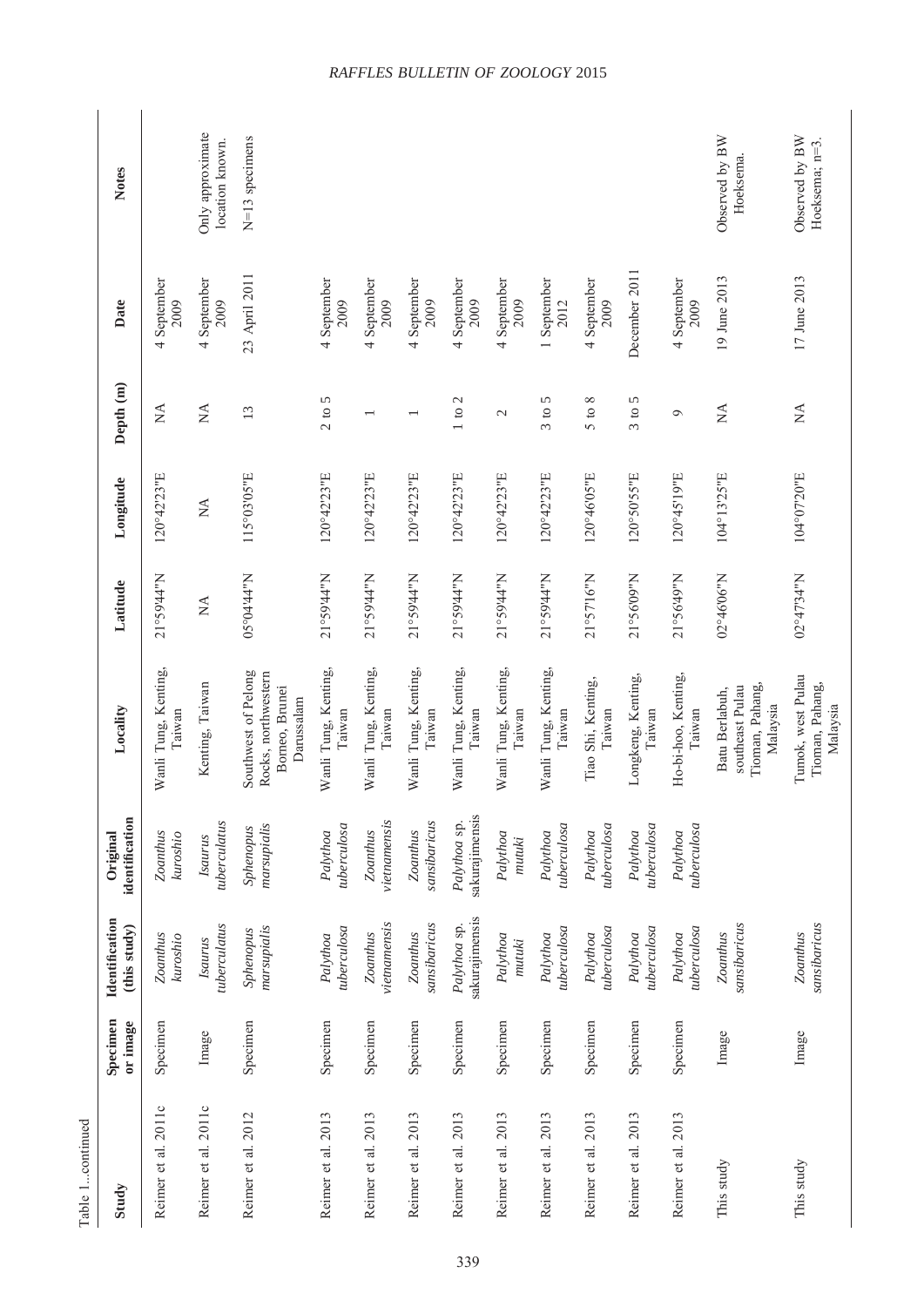| Table 1continued |                      |                                       |                            |                                                                                       |                                      |             |                              |               |                                  |
|------------------|----------------------|---------------------------------------|----------------------------|---------------------------------------------------------------------------------------|--------------------------------------|-------------|------------------------------|---------------|----------------------------------|
| Study            | Specimen<br>or image | <b>Identification</b><br>(this study) | identification<br>Original | Locality                                                                              | Latitude                             | Longitude   | Depth (m)                    | Date          | <b>Notes</b>                     |
| This study       | Image                | sansibaricus<br>Zoanthus              |                            | Pulau Tioman, Pahang,<br>Tanjung Benut, west<br>Malaysia                              | N"10'81°20                           | 104°07'36"E | $\lessapprox$                | 23 June 2013  | Observed by BW<br>Hoeksema.      |
| This study       | Image                | sansibaricus<br>Zoanthus              |                            | Teluk Dalam, northeast<br>Pulau Tioman, Pahang,<br>Malaysia                           | 02°52'37"N                           | 104°11'23"E | $\lesssim$                   | 25 June 2013  | Observed by BW<br>Hoeksema.      |
| This study       | Image                | sansibaricus<br>Zoanthus              |                            | Malang, islet northwest<br>South side of Batu<br>Pahang, Malaysia<br>of Pulau Tioman, | $02^{\circ}54'14''$ N                | 104°06'18"E | $\sum_{i=1}^{n}$             | 17 June 2013  | Observed by BW<br>Hoeksema.      |
| This study       | Image                | Palythoa<br>mutuki                    |                            | Tioman, Pahang,<br>southeast Pulau<br>Batu Berlabuh,<br>Malaysia                      | $02^{\circ}46'06''$ N                | 104°13'25"E | $\lesssim$                   | 19 June 2013  | Observed by BW<br>Hoeksema.      |
| This study       | Image                | heliodiscus<br>Palythoa               |                            | Tioman, Pahang,<br>southeast Pulau<br>Batu Berlabuh,<br>Malaysia                      | 02°46'06"N                           | 104°13'25"E | $\sum_{i=1}^{n}$             | 19 June 2013  | Observed by BW<br>Hoeksema.      |
| This study       | Image                | Palythoa cf.<br>toxica                |                            | Tumok, west Pulau<br>Tioman, Pahang,<br>Malaysia                                      | N"15'794"N                           | 104°07'20"E | $\sum_{i=1}^{n}$             | 17 June 2013  | Observed by BW<br>Hoeksema.      |
| This study       | Image                | tuberculosa<br>Palythoa               |                            | Tumok, west Pulau<br>Tioman, Pahang,<br>Malaysia                                      | 02°47'34"N                           | 104°07'20"E | $\sum_{i=1}^{n}$             | 17 June 2013  | Observed by BW<br>Hoeksema.      |
| This study       | Image                | Palythoa sp. 1<br>Unidentified        |                            | Southwest of Pelong<br>Rocks, northwestern<br>Borneo, Brunei<br>Darussalam            | N <sub>"</sub> bp <sub>1</sub> b0°50 | 115°03'05"E | $\lessapprox$                | 19 April 2011 | Observed by BW<br>Hoeksema, n=2. |
| This study       | Image                | heliodiscus<br>Palythoa               |                            | Southwest of Pelong<br>Rocks, northwestern<br>Borneo, Brunei<br>Darussalam            | N <sub>"</sub> ++'+0°50              | 115°03'05"E | $\lesssim$                   | 19 April 2011 | Observed by BW<br>Hoeksema.      |
| This study       | Image                | Palythoa<br>mutuki                    |                            | northwestern Borneo,<br>Brunei Darussalam<br>of Pelong Rocks,<br>South-southwest      | N <sub>u</sub> 1t <sub>1</sub> t0.50 | 115°03'06"E | $\stackrel{\triangle}{\geq}$ | 19 April 2011 | Observed by BW<br>Hoeksema, n=2. |

# Reimer et al.: Zoantharia in the South China Sea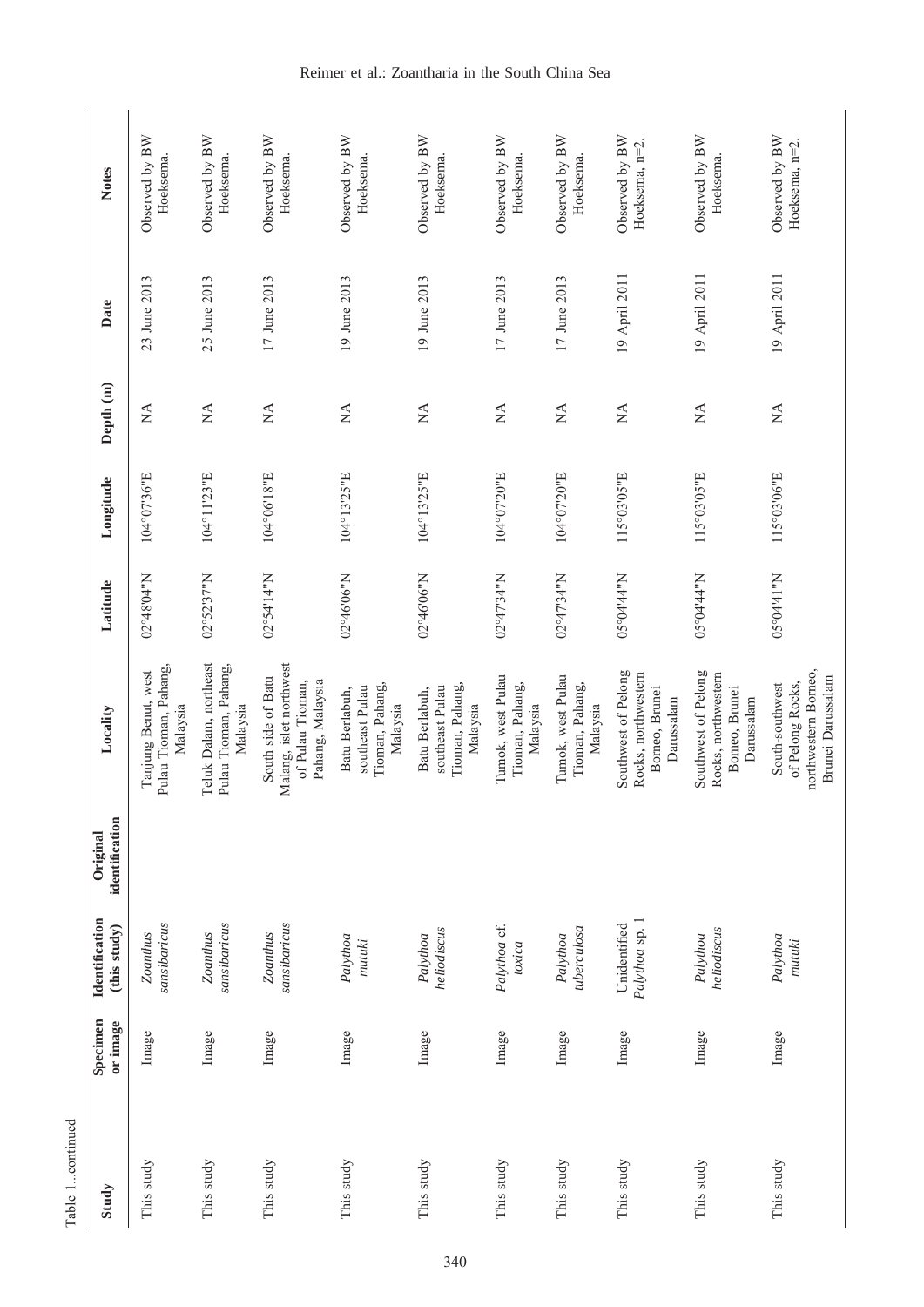| Table 1continued |                      |                                        |                            |                                                                            |                                      |             |                                |                             |                                                                      |
|------------------|----------------------|----------------------------------------|----------------------------|----------------------------------------------------------------------------|--------------------------------------|-------------|--------------------------------|-----------------------------|----------------------------------------------------------------------|
| Study            | Specimen<br>or image | <b>I</b> dentification<br>(this study) | identification<br>Original | Locality                                                                   | Latitude                             | Longitude   | Depth (m)                      | Date                        | <b>Notes</b>                                                         |
| This study       | Image                | sansibaricus<br><b>Zoanthus</b>        |                            | Redang Kalong House<br>Redang, Terengganu,<br>Reef, east Pulau<br>Malaysia | $05^{\circ}45'42''$ N                | 103°01'41"E | $\mathbb{A}$                   | 3 July 2013<br>30 June $\&$ | Large colonies cover<br>Observed by BW<br>Hoeksema, n=2<br>seafloor. |
| This study       | Image                | Palythoa<br>mutuki                     |                            | Redang Kalong House<br>Redang, Terengganu,<br>Reef, east Pulau<br>Malaysia | 05°45'42"N                           | 103°01'41"E | $\mathbb{A}$                   | 30 June 2013                | Observed by BW<br>Hoeksema, n=5                                      |
| This study       | Image                | Palythoa cf.<br>toxica                 |                            | Redang Kalong House<br>Redang, Terengganu,<br>Reef, east Pulau<br>Malaysia | 05°45'42"N                           | 103°01'41"E | $\mathbb{A}$                   | 3 July 2013                 | Observed by BW<br>Hoeksema.                                          |
| This study       | Image                | tuberculosa<br>Palythoa                |                            | Terengganu, Malaysia<br>east Pulau Redang,<br>Che Isa Islet off            | 05°45'37"N                           | 103°02'10"E | $\mathbb{X}$                   | 1 July 2013                 | Observed by BW<br>Hoeksema.                                          |
| This study       | Image                | sansibaricus<br>Zoanthus               |                            | Terengganu, Malaysia<br>east Pulau Redang,<br>Che Isa Islet off            | 05°45'37"N                           | 103°02'10"E | $\lesssim$                     | 1 July 2013                 | Observed by BW<br>Hoeksema, n=7.                                     |
| This study       | Image                | sansibaricus<br><b>Zoanthus</b>        |                            | Terengganu, Malaysia<br>Mak Cantek Islet off<br>east Pulau Redang,         | N <sub>"10,9</sub> +°50              | 103°02'22"E | $\mathbb{X}$                   | 1 July 2013                 | Observed by BW<br>Hoeksema, n=2.                                     |
| This study       | Image                | sansibaricus<br>Zoanthus               |                            | south of Pulau Redang,<br>Terengganu, Malaysia<br>Trumbu Kili Island       | N <sub>11</sub> 95,27 <sub>°50</sub> | 102°59'51"E | $\stackrel{\triangle}{\simeq}$ | 3 July 2013                 | Observed by BW<br>Hoeksema.                                          |
| This study       | Image                | Palythoa cf.<br>toxica                 |                            | Redang, Terengganu,<br>Teluk Dalam, Pulau<br>Malaysia                      | S°47'20"N                            | 103° 0'56"E | $\infty$                       | 18 April 2013               | Observed by HB Wee.                                                  |
| This study       | Image                | sansibaricus<br>Zoanthus               |                            | Redang, Terengganu,<br>Teluk Dalam, Pulau<br>Malaysia                      | 5°47'20"N                            | 103° 0'56"E | $\infty$                       | 18 April 2013               | Observed by HB Wee,<br>$n=2$ .                                       |
| This study       | Image                | tuberculosa<br>Palythoa                |                            | Redang, Terengganu,<br>Ekor Tebu, Pulau<br>Malaysia                        | 5°44'23"N                            | 103°01'44'E | 3                              | 3 July 2013                 | Observed by HB Wee.                                                  |
| This study       | Image                | sansibaricus<br>Zoanthus               |                            | Terengganu, Malaysia<br>Pantai Pasir Cina,<br>Pulau Bidong,                | S°37'18"N                            | 103°03'25"E | $3$ to $5$                     | 11 April 2013               | Observed by HB Wee,<br>$n=2$ .                                       |

# *RAFFLES BULLETIN OF ZOOLOGY* 2015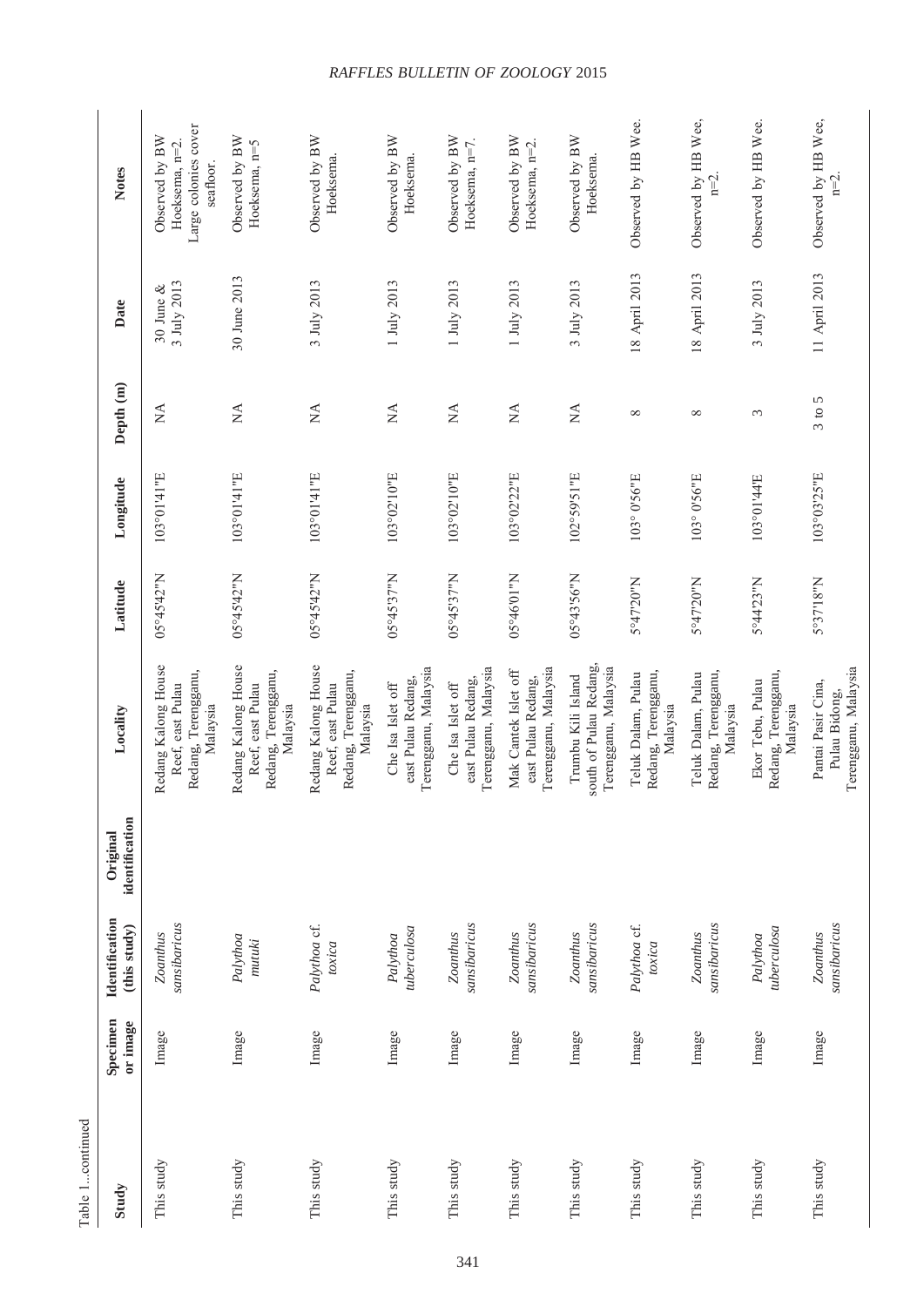| Table 1continued |                      |                                        |                            |                                                                                       |                            |             |                |                      |                                  |
|------------------|----------------------|----------------------------------------|----------------------------|---------------------------------------------------------------------------------------|----------------------------|-------------|----------------|----------------------|----------------------------------|
| Study            | Specimen<br>or image | <b>I</b> dentification<br>(this study) | identification<br>Original | Locality                                                                              | Latitude                   | Longitude   | Depth (m)      | Date                 | <b>Notes</b>                     |
| This study       | Image                | vietnamensis<br>Zoanthus               |                            | Terengganu, Malaysia<br>Pantai Pasir Cina,<br>Pulau Bidong,                           | <b>N<sub>"81</sub></b> .25 | 103°03'25"E | $\overline{5}$ | 11 April 2013        | Observed by HB Wee.              |
| This study       | Image                | sansibaricus<br>Zoanthus               |                            | Redang, Terengganu,<br>Pulau Paku, Pulau<br>Malaysia                                  | S°46'37"N                  | 103°02'32"E | 3              | 5 July 2013          | Observed by HB Wee,<br>$n=3$ .   |
| This study       | Image                | sansibaricus<br><b>Zoanthus</b>        |                            | Bidong, Terengganu,<br>Pulau Karah, Pulau<br>Malaysia                                 | S°35'50"N                  | 103°03'46"E | 15             | 7 April 2013         | Observed by HB Wee.              |
| This study       | Image                | sansibaricus<br>Zoanthus               |                            | Chagar Hutang, Pulau<br>Redang, Terengganu,<br>Malaysia                               | N.175,87 <sub>°50</sub>    | 103°00'33"E | $\sigma$       | 19 April 2013        | Observed by HB Wee.              |
| This study       | Image                | Palythoa cf.<br>toxica                 |                            | Chagar Hutang, Pulau<br>Redang, Terengganu,<br>Malaysia                               | N.rS.8t <sub>o</sub> S0    | 103°00'33"E | 4              | 19 April 2013        | Observed by HB Wee.              |
| This study       | Image                | Palythoa cf.<br>toxica                 |                            | Redang, Terengganu,<br>Pasir Akar, Pulau<br>Malaysia                                  | 05°44'32"N                 | 103°00'01"E | 3              | 20 April 2013        | Observed by HB Wee.              |
| This study       | Image                | marsupialis<br>Sphenopus               |                            | Tajau/Bak Bak, Kudat,<br>Sabah, northernmost<br>tip of Borneo,<br>Malaysia            | N <sub>19</sub> 56590      | 116°50'28"E | $\mathbb{X}$   | 25 September<br>2012 | Observed by BW<br>Hoeksema, n=4. |
| This study       | Image                | marsupialis<br>Sphenopus               |                            | Siagut, Kudat, Sabah,<br>northernmost tip of<br>Southeast Tanjung<br>Borneo, Malaysia | 07°20'11"N                 | 117°01'24"E | $\sum$         | 24 September<br>2012 | Observed by BW<br>Hoeksema, n=7. |
| This study       | Image                | Palythoa cf.<br>toxica                 |                            | Layang-Layang Atoll,<br>Spratlys, Malaysia<br>Coral Café, east                        | 07°22'24"N                 | 113°51'09"E | $\lessapprox$  | 24 March 2013        | Observed by BW<br>Hoeksema.      |
| This study       | Image                | Palythoa cf.<br>toxica                 |                            | Layang-Layang Atoll,<br>Wreck Point 1, east<br>Spratlys, Malaysia                     | 07°22'24"N                 | 113°51'02"E | $\lesssim$     | 27 March 2013        | Observed by BW<br>Hoeksema.      |
| This study       | Image                | Palythoa cf.<br>toxica                 |                            | Layang Atoll, Spratlys,<br>southeast Layang-<br>Wreck Point 2,<br>Malaysia            | 07°22'12"N                 | 113°50'39"E | $\lesssim$     | 28 March 2013        | Observed by BW<br>Hoeksema.      |

# Reimer et al.: Zoantharia in the South China Sea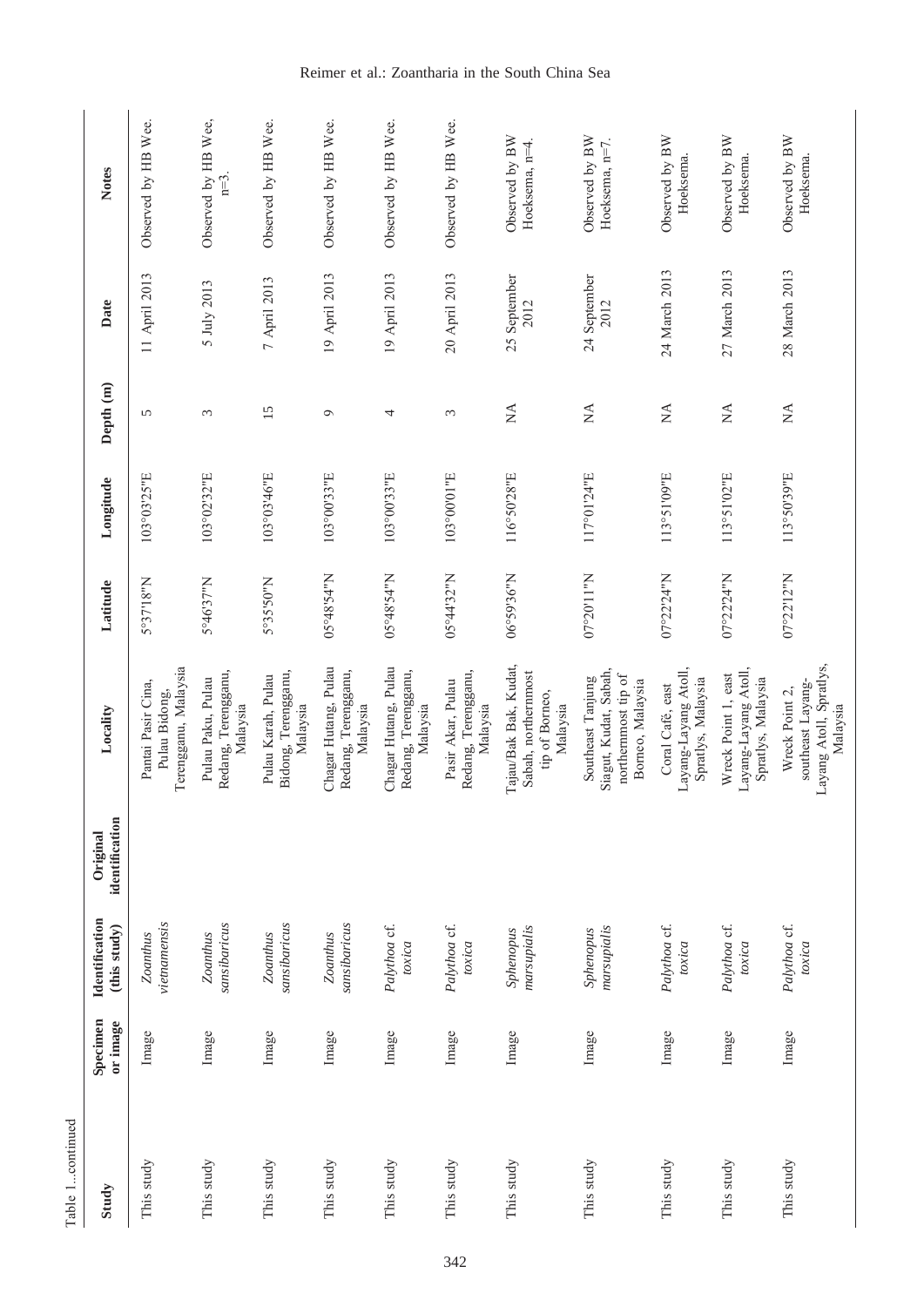| Table 1continued |                      |                                        |                            |                                                                             |            |             |                                |               |                                  |
|------------------|----------------------|----------------------------------------|----------------------------|-----------------------------------------------------------------------------|------------|-------------|--------------------------------|---------------|----------------------------------|
| Study            | Specimen<br>or image | <b>I</b> dentification<br>(this study) | identification<br>Original | Locality                                                                    | Latitude   | Longitude   | Depth (m)                      | Date          | <b>Notes</b>                     |
| This study       | Image                | tuberculosa<br>Palythoa                |                            | Navigator Lane, north<br>Layang-Layang Atoll,<br>Spratlys, Malaysia         | 07°23'07"N | 113°49'59"E | $\stackrel{\triangle}{\simeq}$ | 28 March 2013 | Observed by BW<br>Hoeksema.      |
| This study       | Image                | heliodiscus<br>Palythoa                |                            | Navigator Lane, north<br>Layang-Layang Atoll,<br>Spratlys, Malaysia         | 07°23'07"N | 113°49'59"E | $\mathbb{X}$                   | 28 March 2013 | Observed by BW<br>Hoeksema.      |
| This study       | Image                | Palythoa cf.<br>toxica                 |                            | Atoll, Spratly Islands,<br>Layang-Layang<br>Runway, south<br>Malaysia       | 07°21'55"N | 113°49'46"E | $\mathbb{X}$                   | 30 March 2013 | Observed by BW<br>Hoeksema.      |
| This study       | Image                | Acrozoanthus<br>australiae             |                            | Atoll, Spratly Islands,<br>Layang-Layang<br>Runway, south<br>Malaysia       | 07°21'55"N | 113°49'46"E | $\mathbb{X}$                   | 30 March 2013 | Observed by BW<br>Hoeksema.      |
| This study       | Image                | aff. illoricatus<br>Epizoanthus        |                            | Layang-Layang Atoll,<br>Shark Cave 2, west<br>Spratlys, Malaysia            | 07°22'19"N | 113°47'19"E | $\mathbb{A}$                   | 26 March 2013 | Observed by BW<br>Hoeksema, n=4. |
| This study       | Image                | Palythoa cf.<br>toxica                 |                            | Layang-Layang Atoll,<br>Shark Cave 2, west<br>Spratlys, Malaysia            | 07°22'19"N | 113°47'19"E | $\stackrel{\triangle}{\simeq}$ | 26 March 2013 | Observed by BW<br>Hoeksema.      |
| This study       | Image                | tuberculosa<br>Palythoa                |                            | Layang-Layang Atoll,<br>Shark Cave 2, west<br>Spratlys, Malaysia            | 07°22'19"N | 113°47'19"E | $\stackrel{\triangle}{\simeq}$ | 26 March 2013 | Observed by BW<br>Hoeksema.      |
| This study       | Image                | tuberculosa<br>Palythoa                |                            | Crack Reef, northwest<br>Layang-Layang Atoll,<br>Spratlys, Malaysia         | 07°22'53"N | 113°48'55"E | $\sum_{i=1}^{n}$               | 26 March 2013 | Observed by BW<br>Hoeksema, n=4. |
| This study       | Image                | aff. illoricatus<br>Epizoanthus        |                            | Layang Atoll, Spratlys,<br>northwest Layang-<br>Wrasse Strip 2,<br>Malaysia | 07°22'33"N | 113°47'22"E | $\sum_{i=1}^{n}$               | 27 March 2013 | Observed by BW<br>Hoeksema.      |
| This study       | Image                | heliodiscus<br>Palythoa                |                            | Layang-Layang Atoll,<br>Mid Reef, northwest<br>Spratlys, Malaysia           | 07°22'44"N | 113°48'32"E | $\sum_{i=1}^{n}$               | 29 March 2013 | Observed by BW<br>Hoeksema.      |

# *RAFFLES BULLETIN OF ZOOLOGY* 2015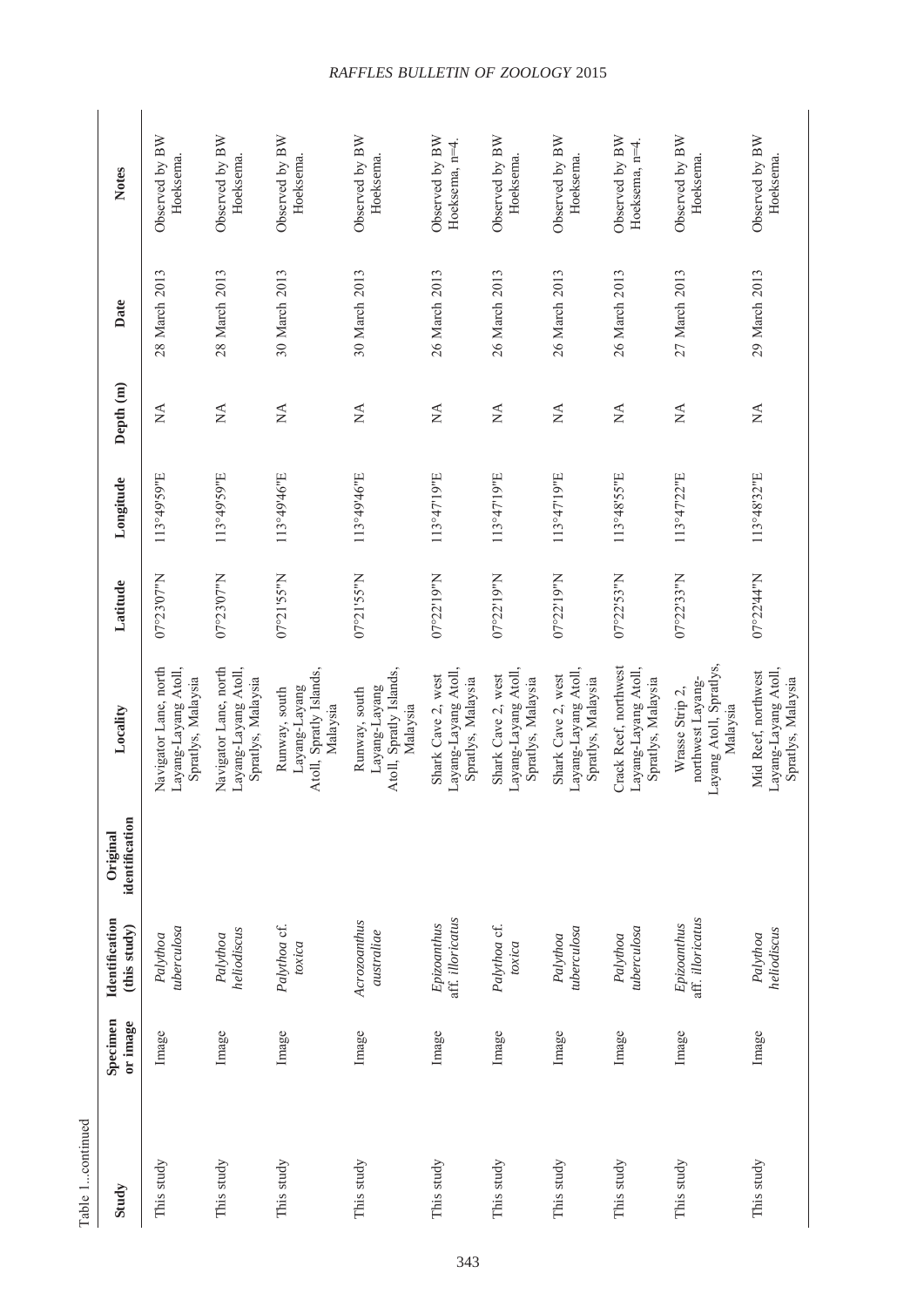| Study      | Specimen<br>or image | <b>I</b> dentification<br>(this study) | identification<br>Original | Locality                                                                    | Latitude                       | Longitude     | Depth (m)                  | Date                     | <b>Notes</b>                            |
|------------|----------------------|----------------------------------------|----------------------------|-----------------------------------------------------------------------------|--------------------------------|---------------|----------------------------|--------------------------|-----------------------------------------|
| This study | Image                | sansibaricus<br>Zoanthus               |                            | Atoll, Spratly Islands,<br>Lagoon, House Reef,<br>Layang-Layang<br>Malaysia | 07°22'16"N                     | 113°35'30"E   | 5                          | 29 March 2013            | Observed by BW<br>Hoeksema.             |
| This study | Image                | tuberculosa<br>Palythoa                |                            | White Rock, Koh Tao,<br>Thailand                                            | 10°06'13"N                     | 99°49'03"E    | $\mathbb{X}^{\mathsf{A}}$  | February 2011<br>18 & 20 | Observed by BW<br>Hoeksema, n=3         |
| This study | Image                | tuberculosa<br>Palythoa                |                            | Twin Peaks, Koh Tao,<br>Thailand                                            | $N_{\rm h}$ I $5.90\text{e}$ 0 | 99°48'51"E    | $\lesssim$                 | 19 February<br>2011      | Observed by BW<br>Hoeksema.             |
| This study | Image                | sansibaricus<br>Zoanthus               |                            | Twin Peaks, Koh Tao,<br>Thailand                                            | $N_{\rm h}$ 1990 $_{\rm 00}$ 1 | 99°48'51"E    | $\mathbb{X}^{\mathsf{A}}$  | 19 February<br>2011      | Observed by BW<br>Hoeksema.             |
| This study | Image                | tuberculosa<br>Palythoa                |                            | Mango Bay, Koh Tao,<br>Thailand                                             | 10°07'21"N                     | 99°50'11"E    | $\mathbb{X}$               | 19 February<br>2011      | Observed by BW<br>Hoeksema.             |
| This study | Image                | Zoanthus cf.<br>kuroshio               |                            | Mango Bay, Koh Tao,<br>Thailand                                             | 10°07'21"N                     | 99°50'11"E    | $\mathbb{X}^{\mathcal{A}}$ | 19 February<br>2011      | Observed by BW<br>Hoeksema.             |
| This study | Image                | sansibaricus<br>Zoanthus               |                            | Japanese Garden, Koh<br>Tao, Thailand                                       | I0°07'03"N                     | 99°49'08"E    | $\mathbb{X}$               | 20 February<br>2011      | Observed by BW<br>Hoeksema.             |
| This study | Image                | sansibaricus<br>Zoanthus               |                            | Hin Wong Pinnacle,<br>Koh Tao, Thailand                                     | 10°06'29"N                     | 99°51'16"E    | $\mathbb{X}$               | 21 February<br>2011      | Observed by BW<br>Hoeksema.             |
| This study | Image                | tuberculosa<br>Palythoa                |                            | Shark Island, Koh Tao,<br>Thailand                                          | $10^{\circ}03'35''N$           | 99°50'55"E    | $\mathbb{A}$               | 22 February<br>2011      | Observed by BW<br>Hoeksema.             |
| This study | Image                | tuberculosa<br>Palythoa                |                            | Pottery Pinnacles, Koh<br>Tao, Thailand                                     | $N_{\rm h}$ 15'4'51"N          | 99°49'03"E    | $\mathbb{X}$               | 21 February<br>2011      | Observed by BW<br>Hoeksema.             |
| This study | Image                | sansibaricus<br>Zoanthus               |                            | Inner Gulf of Thailand,<br>Southern Koh Sak,<br>Thailand                    | 12°56'33"N                     | 100°47'31"E   | $\lessapprox$              | 13 February<br>2011      | Observed by BW<br>Hoeksema.             |
| This study | Image                | Zoanthus<br>gigantus                   |                            | Pak Lap Tsai, Hong<br>Kong                                                  | 22°21'14"N                     | 114°21'58.9"E | $\circ$                    | 10 July 2013             | Observed by PO Ang<br>+ Tsang Ho Leung. |
| This study | Image                | sansibaricus<br>Zoanthus               |                            | Pak Lap Tsai, Hong<br>Kong                                                  | 22°21'14"N                     | 114°21'58.9"E | $\circ$                    | 10 July 2013             | Observed by PO Ang<br>+ Tsang Ho Leung. |
| This study | Image                | sansibaricus<br>Zoanthus               |                            | Hoi Ha Wan, Hong<br>Kong                                                    | 22°28'17.5"N                   | 114°20'05"E   | $2$ to $3$                 | 29 January 2013          | Observed by PO Ang<br>+ Ng Tsz Yan.     |

# Reimer et al.: Zoantharia in the South China Sea

Table 1...continued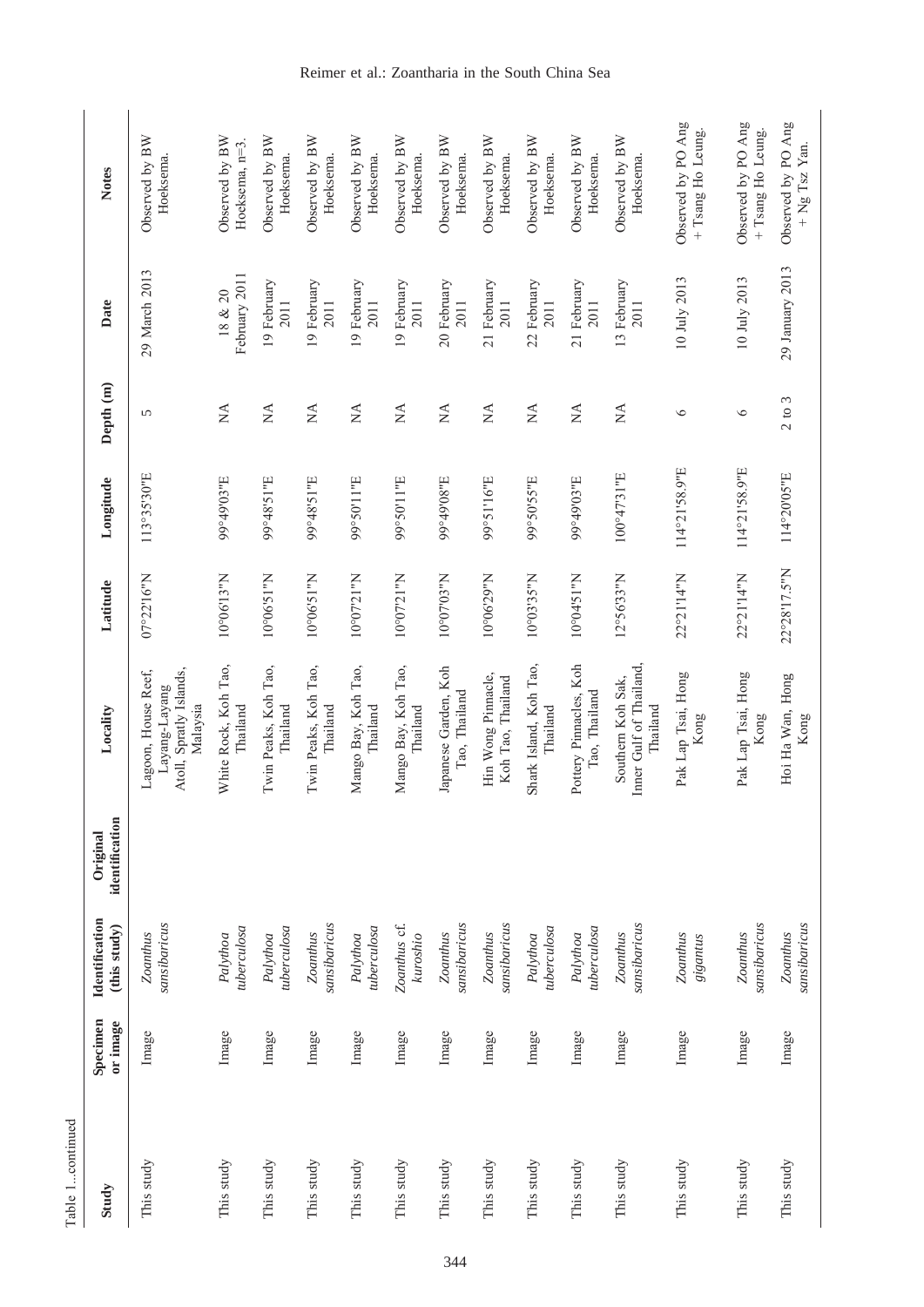| Table 1continued |                      |                                |                            |                                        |              |               |                   |                    |                                       |
|------------------|----------------------|--------------------------------|----------------------------|----------------------------------------|--------------|---------------|-------------------|--------------------|---------------------------------------|
| Study            | Specimen<br>or image | Identification<br>(this study) | identification<br>Original | Locality                               | Latitude     | Longitude     | Depth (m)         | Date               | <b>Notes</b>                          |
| This study       | Image                | Palythoa<br>mutuki             |                            | Harbour, Hong Kong<br>Knob Reef, Tolo  | 22°28'01.3"N | 114°17'00.9"E | $\mathcal{C}$     | 5 March 2014       | Observed by PO Ang<br>+ Chui Pui Yi.  |
| This study       | Image                | vietnamensis<br>Zoanthus       |                            | Moon Island, Hoi Ha<br>Wan, Hong Kong  | 22°28'17.5"N | 114°20'5.0"E  | 2.6               | 30 October<br>2013 | Observed by PO Ang<br>+ Leung Yu Hin. |
| This study       | Image                | sansibaricus<br>Zoanthus       |                            | Wu Pai, Hong Kong                      | 22°31'51.9"N | 114°18'53.4"E | $2 \text{ to } 3$ | 7 November<br>2011 | Observed by PO Ang<br>$+$ Ng Tsz Yan. |
| This study       | Image                | sansibaricus<br>Zoanthus       |                            | A Ma Wan, Tung Ping<br>Chau, Hong Kong | 22°32'49"N   | 114°25'30"E   | 5                 | 5 March 2014       | Observed by PO Ang<br>+ Chui Pui Yi.  |
| This study       | Image                | sansibaricus<br>Zoanthus       |                            | Tung Ping Chau, Hong<br>Kong           | 22°32'49"N   | 114°25'30"E   | $\mathbb{\AA}$    | 22 June 2006       | Observed by JD<br>Reimer, n=4.        |
| This study       | Image                | Palythoa cf.<br>toxica         |                            | Tung Ping Chau, Hong<br>Kong           | 22°32'49"N   | 114°25'30"E   | $\mathbb{A}$      | 22 June 2006       | Observed by JD<br>Reimer.             |
| This study       | Image                | heliodiscus<br>Palythoa        |                            | Tung Ping Chau, Hong<br>Kong           | 22°32'49"N   | 114°25'30"E   | $\mathcal{C}$     | May 1998           | Observed by PO Ang.                   |

# **SPECIES LIST OF ZOANTHARIA IN THE SOUTH CHINA SEA AND GULF OF THAILAND**

**Order Zoantharia Gray, 1832**

**Suborder Brachycnemina Haddon & Shackleton, 1891a**

**Family Zoanthidae Rafinesque, 1815**

**Genus** *Acrozoanthus* **Saville-Kent, 1893**

**1.** *Acrozoanthus australiae* **Saville-Kent, 1893** (Fig. 2a, see also fig. 2 in Reimer et al. (2011b))

**Previously published locations in the South China Sea and Gulf of Thailand (n = 1).** Ho-bi-hoo, Kenting, Taiwan; in Reimer et al. (2011b) (Table 1).

**New photographic record locations in the South China Sea and Gulf of Thailand (n = 1).** Runway, south Layang-Layang Atoll, Spratly Islands, Malaysia (Table 1). First record for Malaysia.

**Description.** From Reimer et al. (2014b): "Non-incrusted zooxanthellate zoantharian that inhabits the outside of eunicid worm tubes (Haddon, 1895), with a unique asexual form of "budding" (Ryland, 1997). Easily recognisable as it is an epibiont on outside surface of eunicid worm tube, and has a reduced stoloniferous coenenchyme, long pale yellow-green or pale purple tentacles (n=approx. 40–50) with occasional fluorescent green markings and black tips, and light brown/ purple to white ectoderm with similarly coloured oral disks. Preserved specimens in this study had polyps of average 6.0 mm in height (range 2.5–14 mm), 3.2 mm in width (range 2–5 mm) (n=8 specimens examined …, and oral disks approximately 6 mm in diameter when expanded in situ (partially adapted from Reimer et al. 2011c)."

**Remarks:** This zooxanthellate species is in symbiosis with *Symbiodinium* clade D in Taiwan (Reimer et al., 2011b). It appears to be distributed across the northern half of the South China Sea based on our results.

## **Genus** *Zoanthus* **Lamarck, 1801**

#### **2.** *Zoanthus sansibaricus* **Carlgren, 1900**

(Fig. 2b **,** see also plate XI, fig. 1 in plate XII, and figs. 1, 3 in plate XIII in Pax & Müller (1957), fig. 7A in Reimer & Todd (2009), fig. 2A in Reimer et al. (2011c))

**Previously reported locations in the South China Sea and Gulf of Thailand (n = 7).** Poulo Dama (Hon Cu Tron & islands), Vietnam as *Zoanthus gnophodes* (n = 2); southeast point of Ile Hon Mieu, Nha Trang, Vietnam as *Z. cavernarum*; Rocher Noir, Ca Dau Bay, Nha Trang, Vietnam as *Z. cyanoides* and *Z. erythrochloros* (n = 1 each); all in Pax & Müller (1957); Raffles Lighthouse, Singapore; Kusu Island, Singapore; Lazarus Island, Singapore; all in Reimer & Todd (2009); Wanli Tung, Kenting, Taiwan; in Reimer et al. (2013) (Table 1).

345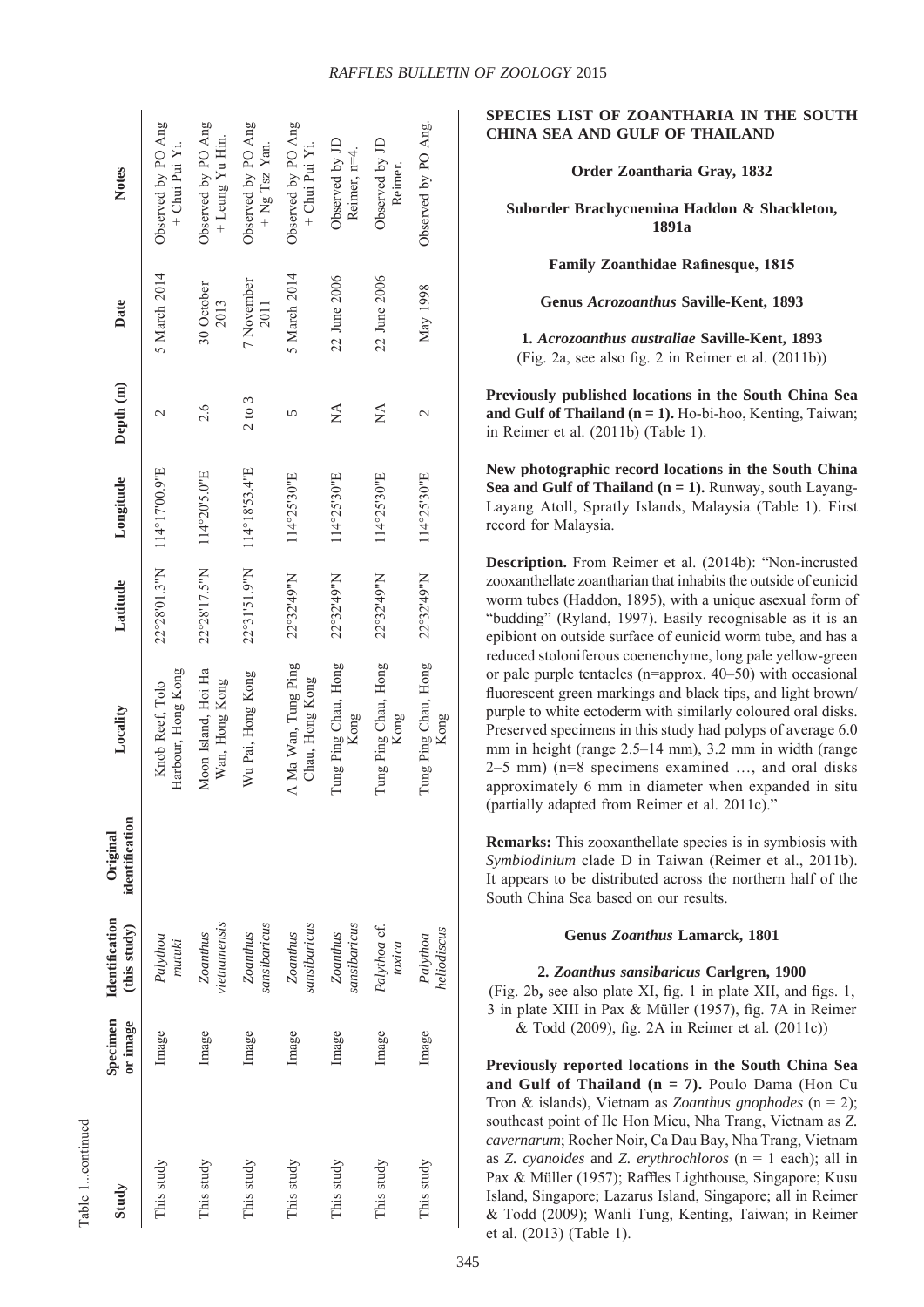

Fig. 2. Species of the family Zoanthidae in the South China Sea. A, *Acrozoanthus australiae* at Runway, south Layang-Layang Atoll, Spratly Islands, Malaysia; B, *Zoanthus sansibaricus* at Redang Kalong House Reef, east Pulau Redang, Terengganu, Malaysia; C, *Z. sansibaricus* at Batu Berlabuh, southeast Pulau Tioman, Pahang, Malaysia; D, *Z. vietnamensis* at Hoi Ha Wan, Hong Kong (photograph by Leung Yu Hin); E, *Z. kuroshio* at Mango Bay, Koh Tao, Thailand; and F, *Z. gigantus* at Pak Lap Tsui, Hong Kong (photograph by Tsang Ho Leung). Detailed image information given in Table 1.

**New photographic record locations in the South China Sea and Gulf of Thailand (n = 34).** Batu Berlabuh, southeast Pulau Tioman, Pahang, Malaysia; Tumok, west Pulau Tioman, Pahang, Malaysia, n = 3; Tanjung Benut, west Pulau Tioman, Pahang, Malaysia; Teluk Dalam, northeast Pulau Tioman, Pahang, Malaysia; south side of Batu Malang, islet northwest of Pulau Tioman, Pahang, Malaysia; Chagar Hutang, Pulau Redang, Terengganu, Malaysia; Pulau Karah, Pulau Bidong, Terengganu, Malaysia; Pantai Pasir Cina, Pulau Bidong, Terengganu, Malaysia, n = 2; Trumbu Kili Island south of Pulau Redang, Terengganu, Malaysia; Che Isa Islet off east Pulau Redang, Terengganu, Malaysia; Redang Kalong House Reef, east Pulau Redang, Terengganu, Malaysia; Mak Cantek Islet off east Pulau Redang, Terengganu, Malaysia; Pulau Paku, Pulau Redang, Terengganu, Malaysia; Teluk

Dalam, Pulau Redang, Terengganu, Malaysia; Lagoon, House Reef, Layang-Layang Atoll, Spratly Islands, Malaysia; Hin Wong Pinnacle, Koh Tao, Thailand; Twin Peaks, Koh Tao, Thailand; Japanese Garden, Koh Tao, Thailand; southern Koh Sak, Inner Gulf of Thailand, Thailand; Hoi Ha Wan, Hong Kong,  $n = 3$ ; Pak Lap Tsai, Hong Kong,  $n = 2$ ; Tung Ping Chau, Hong Kong, n = 5; Wu Pai, Hong Kong, n = 2 (Table 1). First records for Malaysia, Thailand, Hong Kong.

**Description.** From Reimer et al. (2014b): "Can form colonies of up to 1 m<sup>2</sup> , but often forming much smaller colonies in cracks and small overhangs in intertidal and shallow waters (<5 m), with polyps well clear and free of the coenenchyme ("liberae") (Reimer et al., 2006b, Pax, 1910). Adult polyps 2–12 mm in diameter when open, up to 20 mm in length but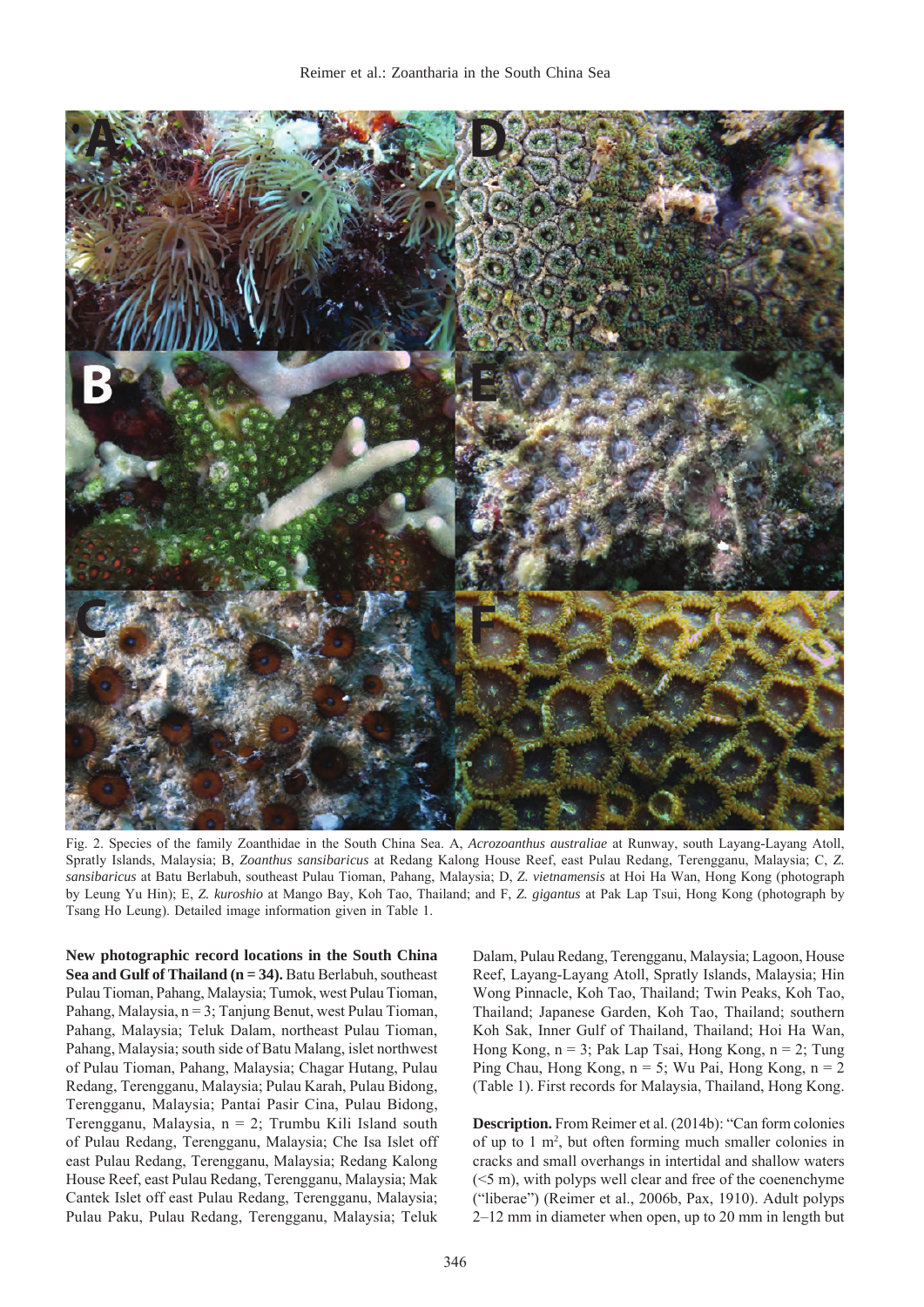|                                 |           |                 | $\mathbf{p}$                |                |         |                |                     |              |                  |                   |       |              |           |
|---------------------------------|-----------|-----------------|-----------------------------|----------------|---------|----------------|---------------------|--------------|------------------|-------------------|-------|--------------|-----------|
| <b>Species</b>                  | Singapore | Tioman<br>Pulau | Redang<br>Bidong<br>$\& P.$ | Koh Tao        | Koh Sak | Hon Cu<br>Tron | Cape St.<br>Jacques | Trang<br>Nha | Pelong<br>Rocks  | Layang-<br>Layang | Kudat | Kong<br>Hong | Kenting   |
| Acrozoanthus<br>australiae      |           |                 |                             |                |         |                |                     |              |                  | ш                 |       |              |           |
| sansibaricus<br>Zoanthus        |           | ш               | ш                           | $\blacksquare$ | п       |                |                     | $\bullet$    |                  | ш                 | ■     |              | $\bullet$ |
| vietnamensis<br>Zoanthus        |           |                 | ш                           |                |         |                |                     | $\bullet$    |                  |                   | ■     |              | $\bullet$ |
| Zoanthus kuroshio               |           |                 |                             | ш              |         |                |                     |              |                  |                   |       |              | $\bullet$ |
| Zoanthus gigantus               |           |                 |                             |                |         |                |                     |              |                  |                   | п     |              |           |
| Zoanthus robustus               |           |                 |                             |                |         |                |                     |              |                  |                   |       |              |           |
| tuberculatus<br><b>Isaurus</b>  |           |                 |                             |                |         |                |                     | $\bullet$    |                  |                   |       |              | $\bullet$ |
| Palythoa sp. 1                  |           |                 |                             |                |         |                |                     |              | E                |                   |       |              |           |
| Palythoa cf.<br>mutuki          |           | ■               |                             |                |         |                |                     |              | ш                |                   | п     |              | $\bullet$ |
| heliodiscus<br>Palythoa         |           | п               |                             |                |         |                |                     |              | п                | ш                 | ш     |              |           |
| Palythoa cf.<br>toxica          | $\bullet$ | п               | ш                           |                |         |                | $\bullet$           |              |                  | ш                 | п     |              |           |
| tuberculosa<br>Palythoa         | $\bullet$ | ш               | $\blacksquare$              | п              |         | $\bullet$      |                     | $\bullet$    |                  | п                 |       |              | $\bullet$ |
| sakurajimensis<br>$P.$ sp.      |           |                 |                             |                |         |                |                     |              |                  |                   |       |              | $\bullet$ |
| mizigama<br>Palythoa            |           |                 |                             |                |         |                |                     |              |                  |                   |       |              | $\bullet$ |
| marsupialus<br>Sphenopus        |           |                 |                             |                |         |                |                     |              | $\ddot{\bullet}$ |                   | П     |              |           |
| Epizoanthus aff.<br>illoricatus |           |                 |                             |                |         |                |                     |              |                  |                   |       |              |           |

Table 2. Order Zoantharia (Cnidaria: Hexacorallia) species and recorded locations from the South China Sea and the Gulf of Thailand. Table 2. Order Zoantharia (Cnidaria: Hexacorallia) species and recorded locations from the South China Sea and the Gulf of Thailand.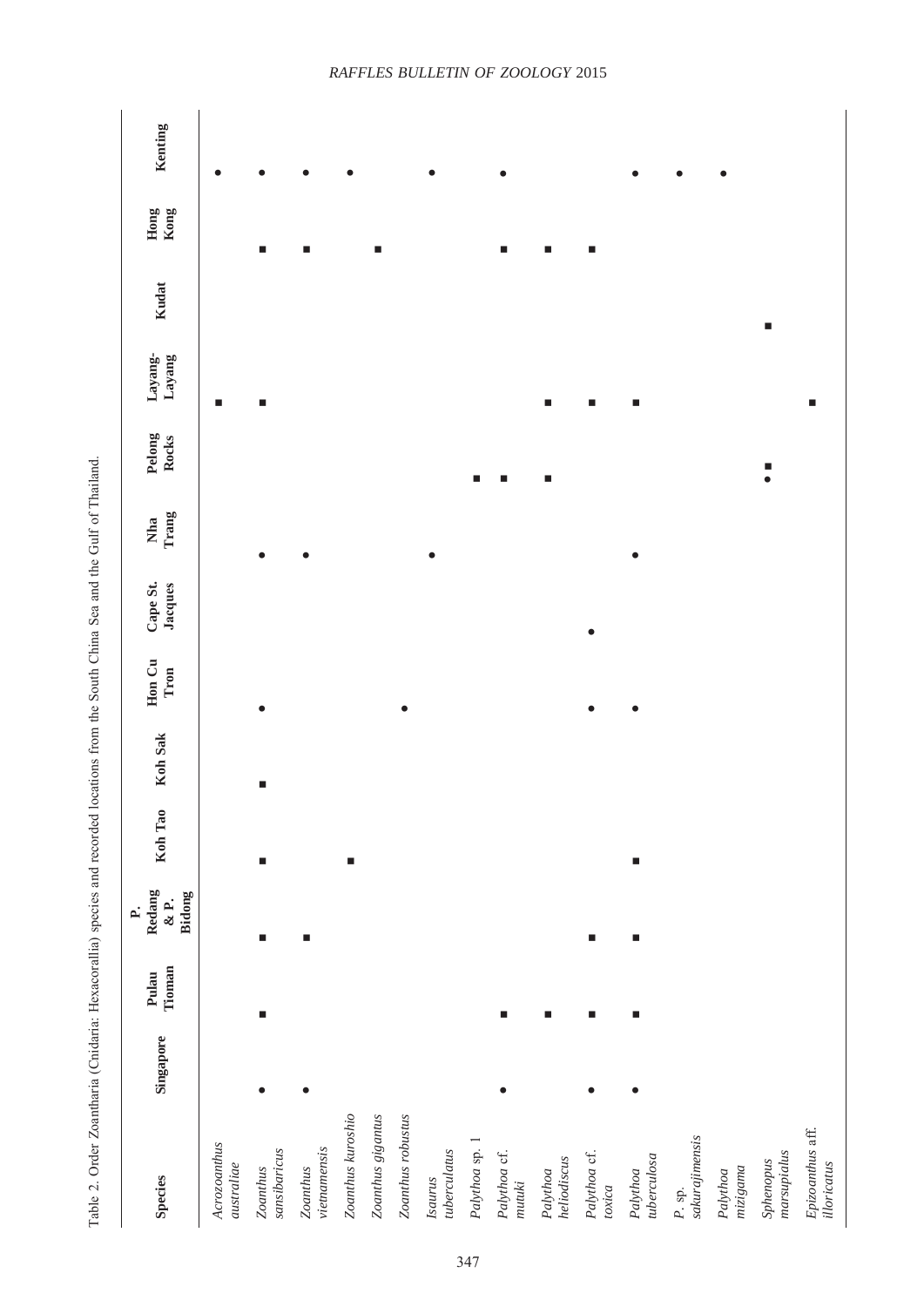usually shorter, particularly in locations with strong currents or waves. ...External polyp surface generally uniform, light to dark gray-blue with no significant markings or patterns. Tentacles 40–58, mesenteries 48–54. Wide variation in oral disk colors, patterns, and in colors of tentacles… (Reimer et al. 2004, 2006a) (partially adapted from Reimer & Hickman  $2009$ ."

**Remarks.** As mentioned earlier, in this study we have included *Z. cyanoides*, *Z. cavernarum*, *Z. erythrochloros*, and *Z. gnophodes* within this species. An additional image of this species is shown in Chou's (1992) guidebook to marine life in Singapore. This species is distributed widely in the Indo-Pacific, from South Africa (Risi & Macdonald, 2015) to the Galapagos (Reimer & Hickman, 2009).

**3.** *Zoanthus vietnamensis* **Pax & Müller, 1957**

(Fig. 2c**,** see also fig. 2 in plate XII and fig. 2 in plate XIII in Pax & Müller (1957), fig. 7B in Reimer & Todd (2009))

**Previously reported locations in the South China Sea and Gulf of Thailand (n = 4).** Raffles Lighthouse, Singapore; Kusu Island, Singapore; in Reimer & Todd (2009). Rocher Noir, Ca Dau Bay, Nha Trang, Vietnam, original description; in Pax & Müller (1957). Wanli Tung, Kenting, Taiwan; in Reimer et al. (2013) (Table 1).

**New photographic record locations in the South China Sea and Gulf of Thailand (n = 1).** Hoi Ha Wan, Hong Kong (22°28'17.5"N, 114°20'5.0"E), n = 1) (Table 1). First record for Hong Kong.

**Description.** From Pax & Müller (1957) (translated from German): "…tentacle in the living polyps colored graygreen, white aperture rim. Coenenchyme forms a 'cushion' (up to 3 mm thick). Distance of polyps small (0–2 mm). Proximal sphincter more than twice as long as the distal sphincter, comprised of about 40 mesh muscles. Spirocysts in tentacle ectoderm present but very sparse, 13–14 μm long. Mesenteries quite pigmented."

**Remarks**: This species appears to be distributed throughout the South China Sea as it is found at both the north and south ends of this region, with the type locality in the middle. In Japan and Taiwan, this species is more common in slightly cooler (subtropical waters) (Reimer et al., 2013) compared to *Z. kuroshio*, and more research is needed in the Central Indo-Pacific region to clearly ascertain its distribution.

**4.** *Zoanthus kuroshio* **Reimer & Ono in Reimer, Iwama, Takishita, Tsukahara & Maruyama, 2006** (Fig. 2d, see also fig. 2B in Reimer et al. (2011c))

**Previously reported locations in the South China Sea and Gulf of Thailand (n = 1).** Wanli Tung, Kenting, Taiwan; in Reimer et al. (2011c) (Table 1).

**New photographic record locations in the South China Sea and Gulf of Thailand (n = 1).** Mango Bay, Koh Tao, Thailand (Table 1). First record for Gulf of Thailand, and Thailand.

**Description.** From Reimer et al. (2006a): "…when oral disks are closed polyps crowded and barely protrude from a well-developed, thick, rubbery, lamellate coenenchyme, ("intermediae" or "immerse" (Pax, 1910))… Edge of coenenchyme often "tongue-like" in form. Coenenchyme generally lighter in color (pale purple) than polyps. Occasionally external polyp surface around the oral disk edge lighter than the rest of the polyp, almost cream in color… External polyp surface light purple with no patterned markings… Oral disk and tentacles vary slightly in color (generaly pale pink, tentacles pale pink, light green, or gray) between individual colonies… Expanded polyps 6 to 12 mm in diameter (closed polyps approximately 3 mm in diameter) and up to 7 mm in length. … Polyps much narrower in diameter towards the oral opening than at the base… Tentacle count approximately 50–64… often in massive colonies  $(1.5 \text{ m}^2)$ ."

**Remarks.** Research has shown that this species, although closely related to *Z. vietnamensis* (Reimer et al., 2006b), is subtly different phylogenetically (Reimer et al., 2013). Similar to *Z. vietnamensis*, more research is needed in the Central Indo-Pacific region to clearly ascertain its distribution.

# **5.** *Zoanthus gigantus* **Reimer & Tsukahara in Reimer, Iwama, Takishita, Tsukahara & Maruyama, 2006** (Fig. 2e)

**Previously reported locations in the South China Sea**  and Gulf of Thailand  $(n = 0)$ . none.

**New photographic record locations in the South China Sea and Gulf of Thailand (n = 1).** Pak Lap Tsai, Hong Kong; (Table 1). First record for South China Sea.

**Description.** From Reimer et al. (2006a): "…polyps extend from a poorly developed lamellate coenenchyme and not crowded, i.e., "liberae" form (Pax, 1910)… Expanded polyps from 6 to 25+ mm in diameter, up to 30–40 mm in length… External polyp surface with cream/white striped vertical markings on the upper half… Oral disk and tentacles vary in color (green, brown, gray, blue, red), sometimes fluorescent... Tentacle count approximately 42–60, with 62–63 mesenteries… Polyps over twice as wide in diameter towards the oral opening as at the base…"

**Remarks**. Despite surveys, this species has not previously been reported from Singapore (Reimer & Todd, 2009), or at any other locations in the South China Sea and Gulf of Thailand. Previously, it has primarily been reported from southern Japan (Reimer et al., 2006a) and Taiwan (Reimer et al., 2011c, 2013).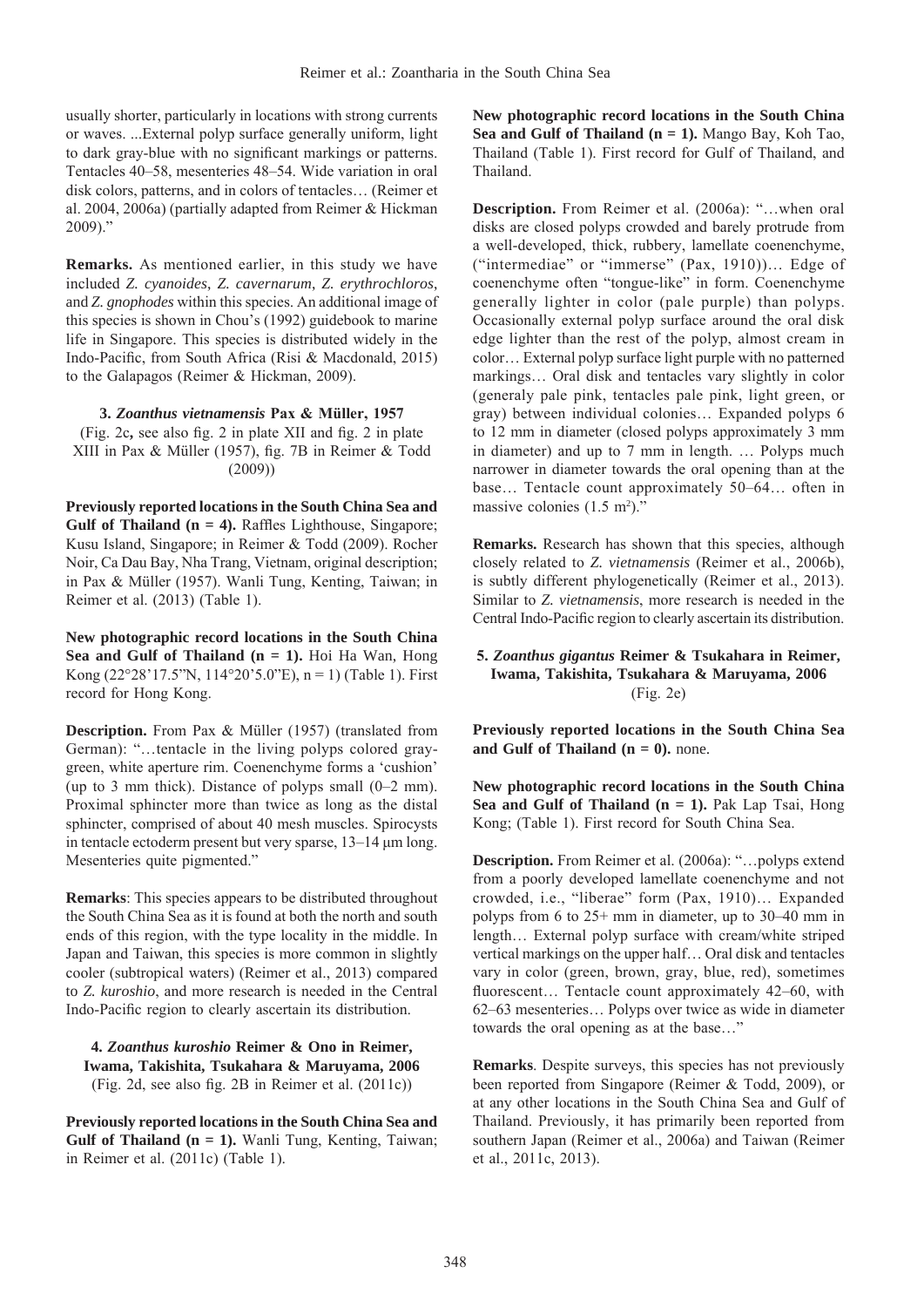#### **6.** *Zoanthus robustus* **Carlgren, 1950**

(See figs. 1, 2 in Grant et al. (2008) in Australia – no images available for South China Sea specimens)

**Previously reported locations in the South China Sea**  and Gulf of Thailand  $(n = 1)$ . Poulo Dama (Hon Cu Tron and islands), Vietnam in Pax & Müller (1957) (Table 1).

# **New photographic record locations in the South China Sea and Gulf of Thailand (** $n = 0$ **).** none.

**Description**. Green in colour, with polyps "up to 3 cm long and 0.8 cm broad" (Carlgren, 1950). From Carlgren (1950): "Polyps large, rather robust, very closely set, joined with inconsiderable coenenchyme. Scapus provided with a thick cuticle to which foreign bodies are attached… Tentacles small. Siphonoglyph weak. Mesenteries about 50 in number…"

**Remarks.** Described from Western Australia, this species has only been seen once in the South China Sea and Gulf of Thailand (as above), and this represents the only known report outside of Australia.

## **Genus** *Isaurus* **Gray, 1828**

#### **7.** *Isaurus tuberculatus* **Gray, 1828**

(See plates 4, 5 in Reimer (2007) in Japan – no images available for South China Sea specimens)

**Previously reported locations in the South China Sea and Gulf of Thailand** (n = 2): West coast of Hon Tre Island, Nha Trang, Vietnam as *I. asymmetricus* in Pax & Müller (1957); Kenting, Taiwan; in Reimer et al. (2011c) (Table 1).

**New photographic record locations in the South China Sea and Gulf of Thailand**  $(n = 0)$ : none.

**Description.** From Reimer et al. (2014b): "Species in this genus are zooxanthellate, not incrusted, with a simple mesogleal sphincter muscle, and have non-erect, recumbent polyps that do not have lacunae or mesogleal canals, unlike *Zoanthus* species. *Isaurus tuberculatus* has tubercles on the exterior surface of polyps (=endodermal invagination)...." For detailed discussion of *I. tuberculatus*, refer to Muirhead & Ryland (1985), with phylogenetic analyses in Reimer et al. (2008c).

**Remarks.** As mentioned earlier, includes *I. asymmetricus. Isaurus* species are very cryptic and likely occur in low densities, and based only on two records here, it is almost impossible to speculate on distribution. Overall, reported from many areas over the subtropical/tropical Indo-Pacific.

#### **Family Sphenopidae Hertwig, 1882**

**Genus** *Palythoa* **Lamouroux, 1816**

**8. Unidentified** *Palythoa* **sp. 1** (Fig. 3a)

**Previously reported locations in the South China Sea**  and Gulf of Thailand  $(n = 0)$ , none.

**New photographic record locations in the South China Sea**  and Gulf of Thailand  $(n = 2)$ . Southwest of Pelong Rocks, northwestern Borneo, Brunei Darussalam, n = 2 (Table 1).

**Description.** Resembles *P. mutuki*, with 44–52 tentacles up to approximately 50% of the oral disk diameter. Tentacles and majority of the oral disk light brown in colour, with white patchy markings around the oral opening and the inner half of the oral disk, with some random white spots also found on the outer half of the oral disk. Oral opening slightly pale green. Observed colonies small, only one or two polyps. Zooxanthellate.

**Remarks.** Images resemble *P*. sp. *sakurajimensis*, which also often has white markings on the oral disk, but with so little information available on this species, for now we can only identify to genus level with certainty.

**9.** *Palythoa* **cf.** *mutuki* **(Haddon & Shackleton, 1891b)** Fig. 3b**,** also fig. 7D in Reimer & Todd (2009).

**Previously reported locations in the South China Sea and Gulf of Thailand** (**n = 3).** Raffles Lighthouse, Singapore; Kusu Island, Singapore; both in Reimer & Todd (2009); Wanli Tung, Kenting, Taiwan; in Reimer et al. (2013) (Table 1).

**New photographic record locations in the South China Sea and Gulf of Thailand (n = 6).** Batu Berlabuh, southeast Pulau Tioman, Pahang, Malaysia; south-southwest of Pelong Rocks, northwestern Borneo, Brunei Darussalam; Redang Kalong House Reef, east Pulau Redang, Terengganu, Malaysia; Knob Reef, Tolo Harbour, Hong Kong  $n = 3$ (Table 1). First records for Brunei Darussalam, Malaysia, Hong Kong.

**Description.** From Reimer et al. (2014b): Originally described from the Torres Strait, Australia, this species was redescribed in detail in Ryland & Lancaster (2003). Although all specimens in this grouping match with previously reported *P. mutuki* based on sizes (average polyp height 9.6 mm, range 3-31 mm, average width 4.8 mm, range 2-8 mm, n=12 specimens) and overall morphology ('intermediae' or 'liberae' [Pax, 1910]; visible capitulary ridges on closed polyps [Ryland & Lancaster 2003]) …, we have identified all specimens in this study as "cf.". Recent work has shown the presence of more than two closely related species groups within *P. mutuki* (Reimer et al., 2006b, 2007b, 2011b, 2013b; Mizuyama & Reimer, unpubl. data) that are exceedingly difficult to distinguish without molecular data. For this reason, we have preliminarily assigned "cf." to these specimens.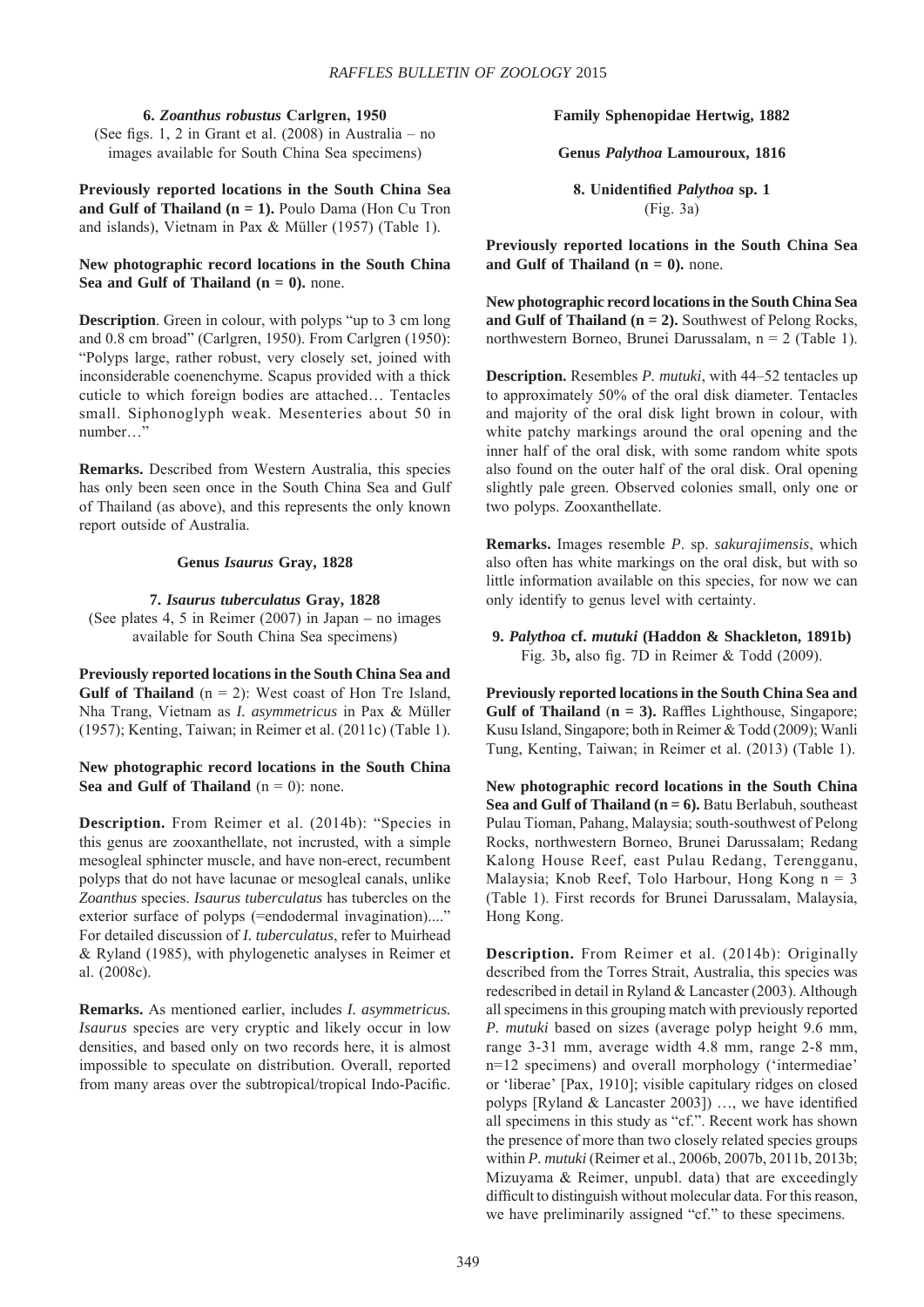

Fig. 3. Species of the family Sphenopidae in the South China Sea. A, unidentified *Palythoa* sp. 1 southwest of Pelong Rocks, northwestern Borneo, Brunei Darussalam; B, *P.* cf. *mutuki* south-southwest of Pelong Rocks, northwestern Borneo, Brunei Darussalam; C, *P. heliodiscus* at Batu Berlabuh, southeast Pulau Tioman, Pahang, Malaysia; D, *P.* cf. *toxica* at Wreck Point 2, southeast Layang-Layang Atoll, Spratlys, Malaysia; E, *P. tuberculosa* at Ekor Tebu, Pulau Redang, Terengganu, Malaysia; and F, *Sphenopus marsupialis* at sandy shoal without name southwest of Pelong Rocks, northwestern Borneo, Brunei Darussalam. Detailed image information given in Table S1.

**Remarks.** Although there are only six total records for this species, it is likely distributed throughout the South China Sea and Gulf of Thailand, as there are records from Singapore, Taiwan, and Redang and Tioman Islands in Malaysia. This species may include several closely related species (Mizuyama & Reimer, unpublished data) and is closely related to *P. tuberculosa* (Reimer et al., 2007; Shiroma & Reimer, 2010).

# **10.** *Palythoa heliodiscus* **(Ryland & Lancaster, 2003)** (Fig. 3c)

**Previously reported locations in the South China Sea**  and Gulf of Thailand  $(n = 0)$ . none.

**New photographic record locations in the South China Sea and Gulf of Thailand (n = 5).** Batu Berlabuh, southeast Pulau Tioman, Pahang, Malaysia; south-southwest of Pelong Rocks, northwestern Borneo, Brunei Darussalam; Navigator Lane, north Layang-Layang Atoll, Spratlys, Malaysia; Mid Reef, northeast Layang-Layang Atoll, Spratlys, Malaysia; Tung Ping Chau, Hong Kong (Table 1). First record for South China Sea**.**

**Description.** From Reimer et al. (2014b): "This zooxanthellate species was described in detail recently by Ryland and Lancaster (2003). Superficially similar in appearance to *P. mutuki*, externally the species can be distinguished by its short tentacles (length <20% of oral disk) and subtidal distribution, compared to primarily intertidal *P. mutuki*, which also has longer tentacles (~45% of oral disk) (Ryland & Lancaster 2003).

Sizes of specimens agree well with specimens seen in other localities (average polyp heights 11.3 mm and 17.0 mm for each specimen, range 7–20 mm; average width 3.9 mm and 4.4 mm for each specimen, range 3.5–5.5 mm; n=2 specimens of 8 and 5 polyps, respectively). Depth of collected specimens (12 and 35 m) also fits well with the description of this species as primarily subtidal in the original description, and from data in Okinawa, Japan (e.g., Reimer, 2010)."

From original description (Ryland & Lancaster, 2003): "Very low intertidal or subtidal *Protopalythoa* with smallish zooids  $(11-17)$  by  $\sim$  4–6 mm), somewhat knobbed in contraction and often of tricorn appearance in semi-expansion. Tentacles minute, 35–40 per cycle. Microcnemes in TS lacking a conspicuous basal canal. Septal filaments without basitrichs, and the holotrichs not above  $\sim 50$  um in length. Zooxanthellae transmitted via the oocytes (vertical transmission)."

**Remarks.** This species and *P*. cf. *toxica* were listed together in another recent paper, focusing on Zoantharia in the Central Indo-Pacific (Reimer et al., 2014b), but are separated here due to an abundance of both records and excellent in situ images for both species. Common in the western Pacific in both southern and northern hemispheres (Ryland & Lancaster, 2003; Reimer et al., 2007).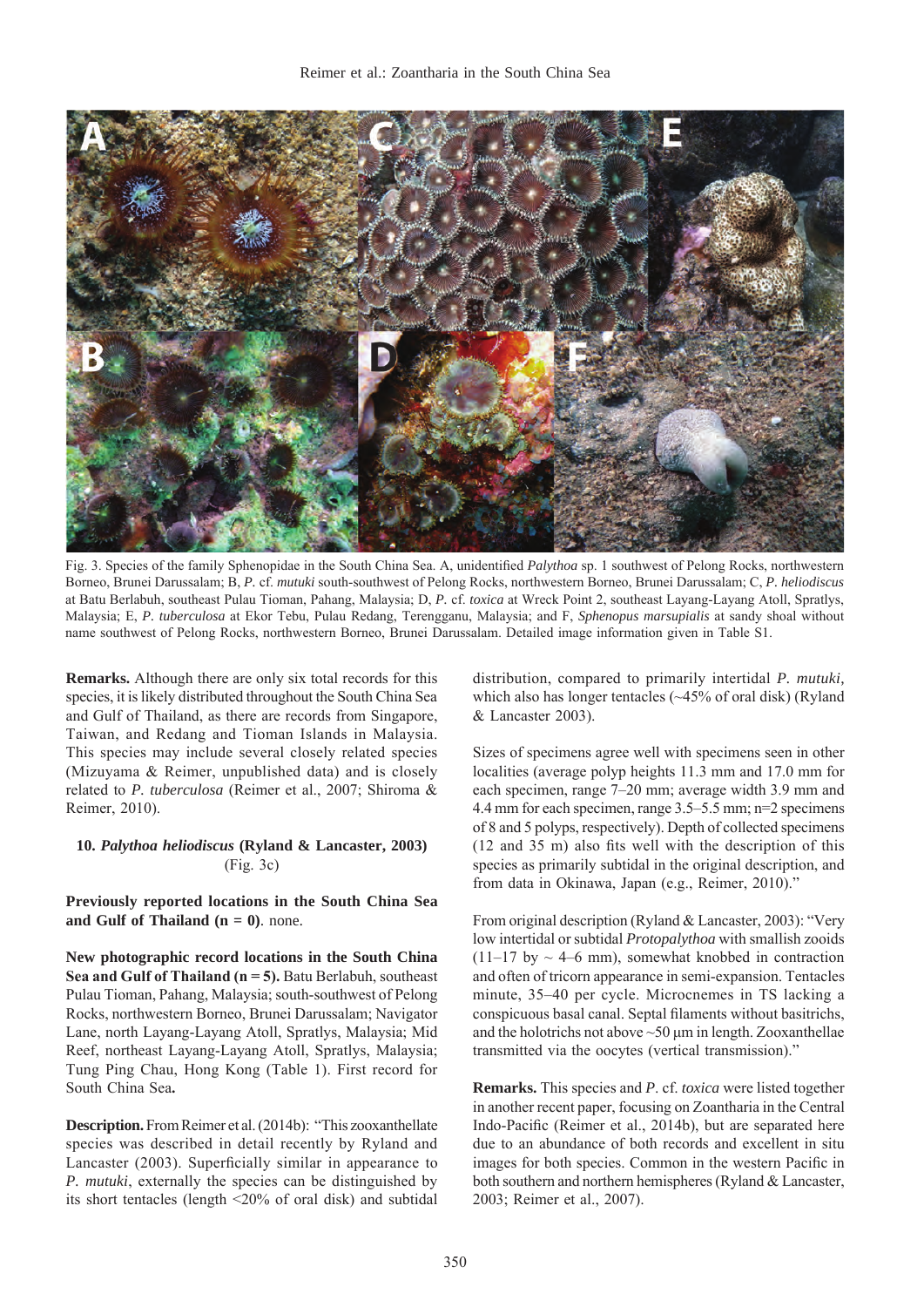**11.** *Palythoa* **cf.** *toxica* **Walsh & Bowers, 1971** Fig. 3d**,** see also fig. 7E in Reimer & Todd (2009), fig. 2E in Reimer et al. (2011c).

**Previously reported locations in the South China Sea and Gulf of Thailand (n = 4).** Singapore (locality not given) in Pax & Müller (1956); Poulo Dama (Hon Cu Tron and islands), Vietnam; Cape St. Jacques, Vietnam; both in Pax & Müller (1957); Kusu Island, Singapore; in Reimer & Todd (2009) (Table 1).

**New photographic record locations in the South China Sea and Gulf of Thailand (n = 11).** west Pulau Tioman, Pahang, Malaysia; Pasir Akar, Pulau Redang, Terengganu, Malaysia; Redang Kalong House Reef, east Pulau Redang, Terengganu, Malaysia; Tulak Dalam, Pulau Redang, Terengganu, Malaysia; Chagar Hutang, Pulau Redang, Terengganu, Malaysia; Runway, south Layang-Layang Atoll, Spratlys, Malaysia; Wreck Point 2, southeast Layang-Layang Atoll, Spratlys, Malaysia; Shark Cave 2, west Layang-Layang Atoll, Spratlys, Malaysia; Wreck Point 1, southeast Layang-Layang Atoll, Spratlys, Malaysia; Coral Café, east Layang-Layang Atoll, Spratlys, Malaysia; Tung Ping Chau, Hong Kong (Table 1). First records for Malaysia and Hong Kong.

**Description.** From Reimer et al. (2014b): "…polyps have either green or purple oral disks with various semi-irregular patterns, as well as blue/gray or light orange tentacles (Figures 8C, 8D)."

From original description (Walsh & Bowers, 1971): "Polyp erect, with slight swelling at base; heavily encrusted; column of expanded, preserved specimens to 14 mm high and 7 mm in diameter; capitular ridges to 30 in number, mesenteries and tentacles to 60; epidermal and gastrodermal canals absent from mesoglea; sphincter weak, with cavities approximately the same size throughout; basal canals of macrocnemes to five in number; color of oral disk light or dark brown, often with a random pattern of small white spots around mouth."

**Remarks.** In this study, this species includes *P. singaporensis* (record in Pax & Müller, 1956) and *P*. sp. *singapura* (in Reimer & Todd, 2009). Recent work by Nishimura and Reimer (unpublished data) indicates that *P*. sp. *singapura* is closely related to *P. heliodiscus* but has slightly different ITS-rDNA sequences. Morphologically, these specimens (and images in this study) closely resemble *P. toxica* Walsh & Bowers, 1971 described from Hawai'i, and we have grouped all similar specimens in this species for now. Future investigations should ascertain the true identity of this group. If all specimens are *P. toxica*, this species has a wide distribution in the Pacific, including the South China Sea, Taiwan (Reimer et al., 2013), Okinawa (Nishimura & Reimer, unpublished data), Palau (Reimer et al., 2014a), and Hawai'i.



Fig. 4. *Epizoanthus* aff. *illoricatus* at Shark Cave 2, west Layang-Layang Atoll, Spratlys, Malaysia. Detailed image information given in Table 1.

#### **12.** *Palythoa tuberculosa* **(Esper, 1805)**

Fig. 3e, see also figs. 3, 4 from plate XII in Pax & Müller (1957), fig. 7C in Reimer & Todd (2009).

**Previously reported locations in the South China Sea and Gulf of Thailand (** $n = 11$ **).** Raffles Lighthouse, Singapore; Kusu Island, Singapore; Lazarus Island, Singapore; all in Reimer & Todd (2009); Poulo Dama (Hon Cu Tron and islands), Vietnam as *P. anthoplax*; west coast of Hon Tre Island, Nha Trang, Vietnam as *P. titanophila*; Hon Rua in Ca Dau Bay, Nha Trang, Vietnam as *P. stephensoni*; all in Pax and Müller (1957); Longkeng, Kenting, Taiwan; Ho-bi-hoo, Kenting, Taiwan; Tiao Shi, Kenting, Taiwan; Wanli Tung, Kenting, Taiwan (n = 2); all in Reimer et al. (2013) (Table 1).

**New photographic record locations in the South China Sea and Gulf of Thailand (n = 14).** Tumok, west Pulau Tioman, Pahang, Malaysia; Ekor Tebu, Pulau Redang, Terengganu, Malaysia, 3 m; Che Isa Islet off east Pulau Redang, Terengganu, Malaysia; Wreck Point 2, southeast Layang-Layang Atoll, Spratlys, Malaysia; Shark Cave 2, west Layang-Layang Atoll, Spratlys, Malaysia; Crack Reef, northwest Layang-Layang Atoll, Spratlys, Malaysia; Navigator Lane, north Layang-Layang Atoll, Spratlys, Malaysia; Shark Island, Koh Tao, Thailand; Pottery Pinnacles, Koh Tao, Thailand; White Rock, Koh Tao, Thailand,  $n =$ 3; Twin Peaks, Koh Tao, Thailand; Mango Bay, Koh Tao, Thailand (Table 1). First record for Malaysia.

**Description.** From Reimer et al. (2014b): "This zooxanthellate species was originally described from India (Esper, 1805), and subsequently redescribed utilising specimens from the Red Sea (Klunzinger, 1877). Recent work by Hibino et al. (2014) indicates the species may include some junior synonyms, and has a wide distribution across the subtropical and tropical Indo-Pacific. Polyps are embedded within a well-developed coenenchyme ('immersae', Pax, 1910), and colonies vary in color from fluorescent green-yellow to dark brown or even ochre ..."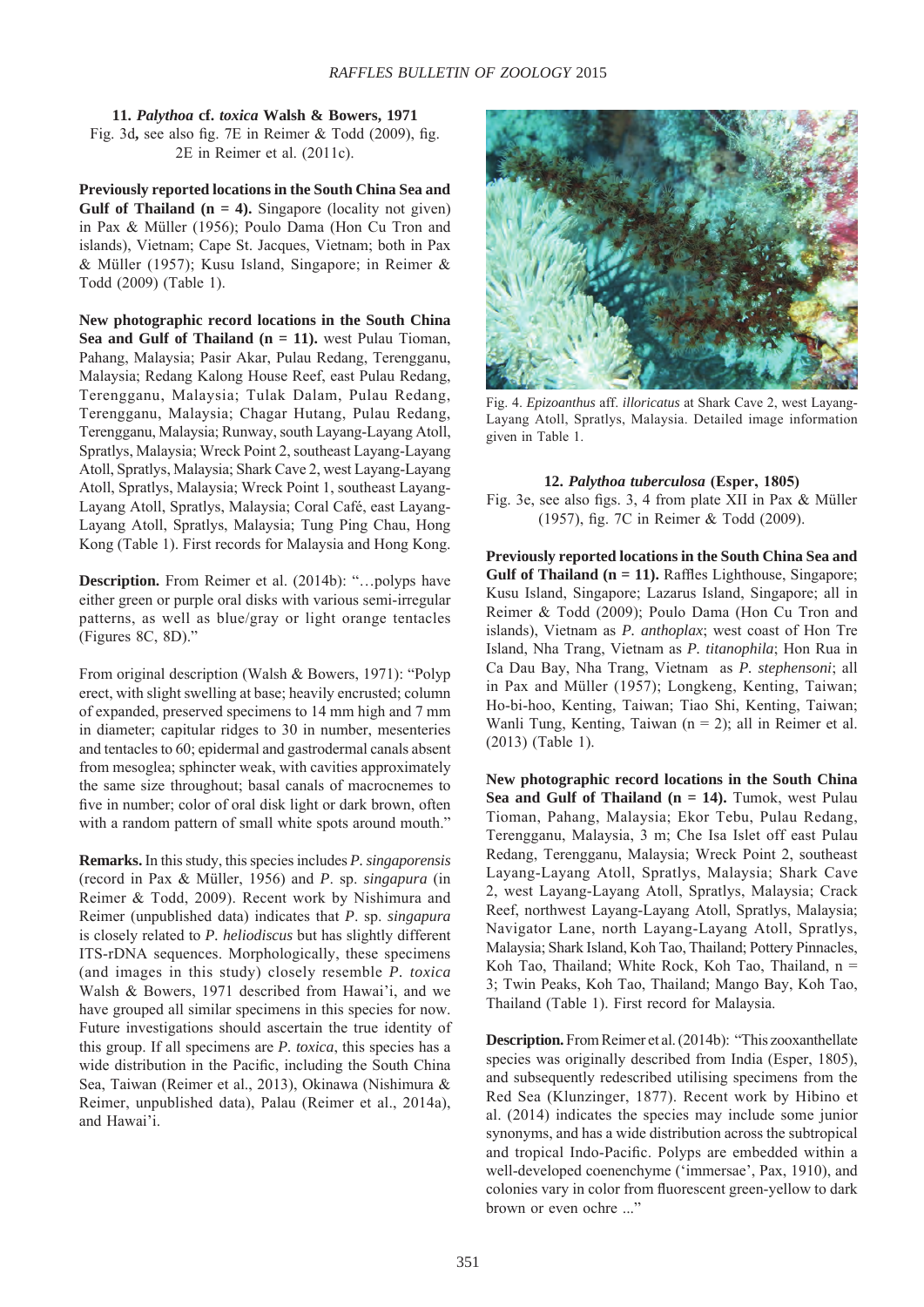Specimens in this study averaged 4.7 mm in polyp diameter (n=29 specimens), ranging from 2 to 8 mm. One specimen, RMNH Coel 40553, was notable for its very small polyps (average diameter 2.4 mm, n=10 polyps). Other colonies ranged from 3.1 to 6.5 mm in average diameter, similar to previous reported sizes. All specimens were 'immersae'. Generally, morphology fit well within the accepted range of *P. tuberculosa* (see Table 1 in Hibino et al., 2014), although some specimens' polyps were somewhat smaller than previously observed. These smaller sizes may also be partly due to preservation methods.

**Remarks.** As mentioned earlier, includes *P. anthoplax*, *P. titanophila*, and *P. stephensoni*. Additional guidebook images of this species include Chou (1992) in Singapore and Gosliner et al. (1996) at Batangas, southwest Luzon, Philippines. This species is widely distributed in the Pacific (Hibino et al., 2014) and generally very common (Irei et al., 2011). From the results of this study, it is clear that this species is distributed throughout the South China Sea and Gulf of Thailand.

## **13.** *Palythoa* **sp.** *sakurajimensis* **sensu Reimer et al. 2007**

(See fig. 5 in Reimer et al. (2011a) in Ogasawara Islands – no images available for South China Sea specimens)

**Previously reported locations in the South China Sea and Gulf of Thailand (n = 1).** Wanli Tung, Kenting, Taiwan; in Reimer et al. (2013) (Table 1).

# **New photographic record locations in the South China Sea and Gulf of Thailand (n = 0).** none.

**Description.** Morphologically very similar to *P. mutuki*, this undescribed "liberae" (Pax, 1910) species forms small colonies or exists even as single polyps. Many (but not all) observed specimens have white markings around their oral opening, and have mottled green and brown oral disks. Phylogenetically, this species is clearly distinct from all other *Palythoa* spp. examined thus far (Reimer et al. 2007, 2011a).

**Remarks.** This species has been reported in very low numbers from both Taiwan (Reimer et al., 2013) and Japan (Reimer et al., 2007, 2011a). With only one record from the South China Sea, it is premature to speculate on its distribution.

# **14.** *Palythoa mizigama* **Irei, Sinniger & Reimer, 2015** (See fig. 3D from Reimer et al. (2011c))

**Previously reported locations in the South China Sea and Gulf of Thailand (n = 1).** Wanli Tung, Kenting, Taiwan; in Reimer et al. (2011c) (Table 1), reported again in Irei et al. (2015).

**New photographic record locations in the South China Sea and Gulf of Thailand**  $(n = 0)$ : none.

**Description.** From Irei et al. (2015): "Azooxanthellate brachycnemic zoantharian with heavily sand incrusted

ectoderm and mesoglea. Colonies usually composed of several to 20 polyps, with each polyp loosely connected to others by a thin stolon (="liberae", Pax 1910). Solitary polyps are also commonly seen. Polyp is cylindrical and upper part of the polyp around pharynx is occasionally constricted when closed (Figure 3a). Expanded polyps are flared, with column becoming wider towards the oral disk and a large oral disk (Figure 2a, c). Columns occasionally have several horizontal wrinkles (1 to up to 10 in number) of one quarter to half the length of column periphery, mostly on inner side of bent polyps…." And "*Polyp size.* Approximately 0.5–1.0 cm in length and 0.2–0.4 cm in width after fixation in 4–10% seawater formalin or 70–99.5% ethanol."

**Remarks.** This azooxanthellate cave-dwelling species has been reported from both Taiwan (Reimer et al., 2013; Irei et al., 2015) and Japan (Reimer, 2010; Irei et al., 2015). Currently, it is known from the southern Ryukyu Islands, Taiwan, and New Caledonia (Irei et al., 2015).

# **Genus** *Sphenopus* **Steenstrup, 1856**

**15.** *Sphenopus marsupialis* **(Gmelin, 1791)** (Fig. 3f, see also fig. 1 in Reimer et al. (2012))

**Previously reported locations in the South China Sea and Gulf of Thailand (n = 14).** Southwest of Pelong Rocks, northwestern Borneo, Brunei Darussalam, n = 14; from Reimer et al. (2012) (Table 1).

**New photographic record locations in the South China Sea and Gulf of Thailand (n = 13).** Tajau/Bak Bak, Kudat, Sabah, northernmost tip of Borneo, Malaysia,  $n = 4$ ; southeast Tanjung Siagut, Kudat, Sabah, northernmost tip of Borneo, Malaysia,  $n = 7$ ; sandy shoal without name southwest of Pelong Rocks, northwestern Borneo, Brunei Darussalam, n  $= 2$  (Table 1). First record for Malaysia.

**Description.** From Reimer et al. (2014b): "The type species of the azooxanthellate genus *Sphenopus*, this species has an Indo-West Pacific distribution (Reimer et al. 2012b). Uniquely for the order, species in this genus are unitary (not colonial), and usually free-living, as they are not attached to substrate, and instead embedded in sand or loose gravel/ substrate ... Individuals can often grow to large sizes (for zoantharians); up to several cm in both length and polyp diameter. Taxonomic examination of this genus is quite limited, with only two recent studies (Soong et al. 1999, Reimer et al. 2012b), both of which clearly state that further research is needed to more clearly understand this group."

**Remarks.** Additionally, there is one image of this species in a guidebook (Erhardt & Knop, 2005) at Pulau Tioman, Malaysia. This species grouping could possibly include *Gemmaria philippinensis* based on the description in von Heider's (1899) report, which was originally described as *Triga philippinensis* in Gray (1867), although the image in Erhardt & Knop (2005) may alternately be *S. pedunculatus* Hertwig, 1888, or another species and genus altogether. From the few records included here, as well as from information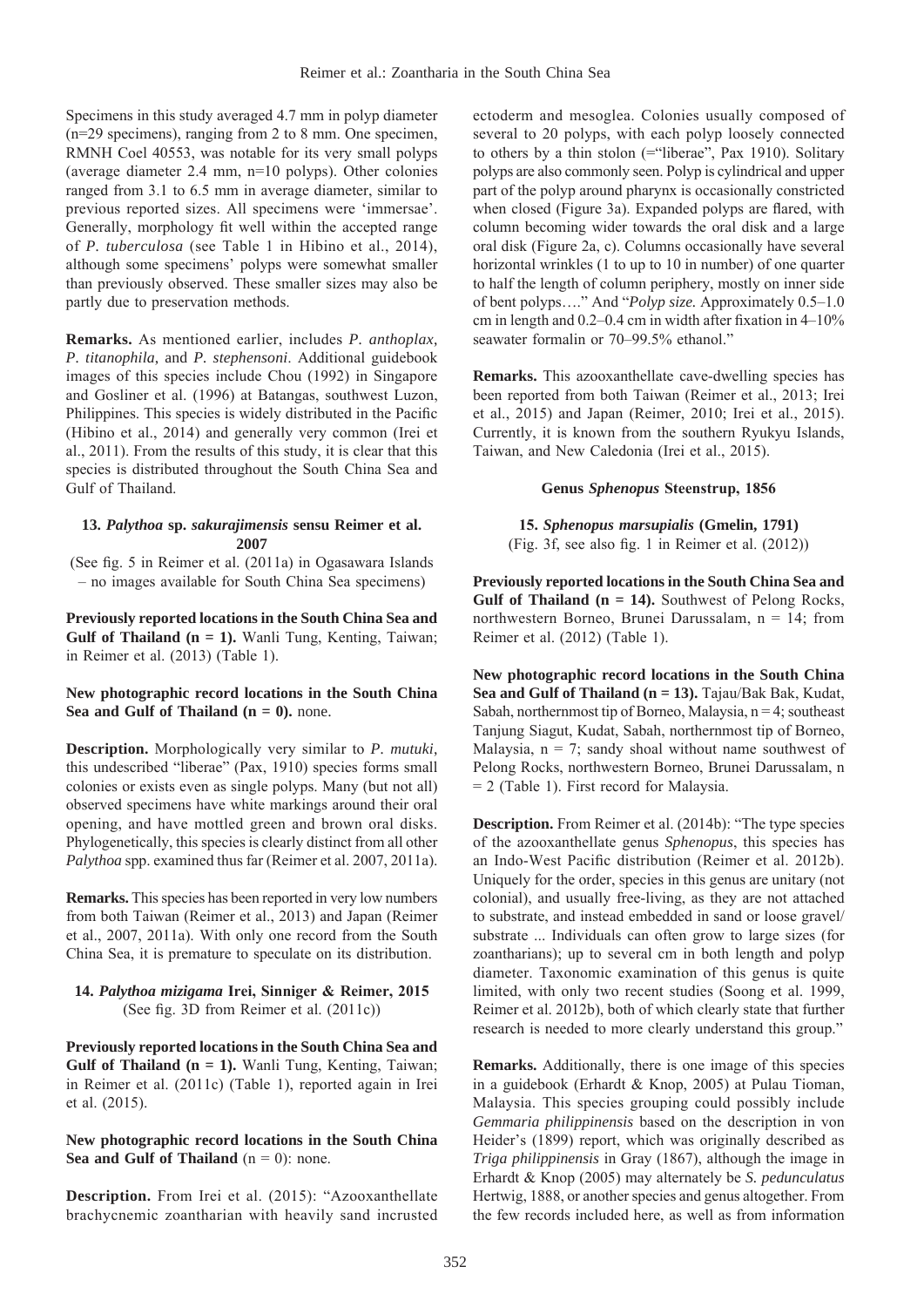in Soong et al. (1999) and Reimer et al. (2012), it appears this species is distributed at least along the eastern coasts and northern end of the South China Sea.

# **Suborder Macrocnemina Haddon & Shackleton, 1891a**

## **Family Epizoanthidae Delage & Hérouard, 1901**

## **Genus** *Epizoanthus* **Gray, 1867**

# **16.** *Epizoanthus* **aff***. illoricatus* **Tischbierek, 1930** (Fig. 4)

**Previously reported locations in the South China Sea and Gulf of Thailand**  $(n = 0)$ : none.

**New photographic record locations in the South China Sea and Gulf of Thailand** (n = 5): Shark Cave 2, west Layang-Layang Atoll, Spratlys, Malaysia  $(n = 4)$ ; Wrasse Strip 2, Layang-Layang Atoll, Spratlys, Malaysia (Table 1). First record for the South China Sea.

**Description**: From Reimer et al. (2014b): "Azooxanthellate. … obligate epibiont on eunicid worms. Polyps of this putative species are at least twice as big in diameter as *E. illoricatus* (note: sensu stricto – see Reimer et al., 2014b) (average 2.1 mm, compared with a maximum of 2 mm for *E. illoricatus*), and many times bigger in terms of volume. Additionally, both specimens have brown coenenchyme and scapus, different from the light grey coenenchyme and brownish oral disk reported for *E. illoricatus* ... In situ images show colonies with cream, brown, red-brown, orange-brown or tan coenenchyme and scapus, often with white tentacles that are comparatively shorter and thicker than in *E. illoricatus*. The coenenchyme of this putative species is much more developed than *E. illoricatus*, with polyps arising from not only bends of the zig-zag shaped eunicid tube, but also from other locations. The result is a colony that has a higher density of polyps than *E. illoricatus*. In *E. illoricatus*, often the zig-zag shape of the eunicid tube is visible between polyps, but this is rarely the case in *E*. aff. *illoricatus* ..."

**Remarks**. Images from the South China Sea are almost identical to images from the Central Indo-Pacific (Reimer et al., 2014b), and differ from the original description of the species (*E. illoricatus* sensu stricto), with a more welldeveloped coenenchyme and larger polyps, resulting the "affinity" designation in this study. In this study, it was seen only at a cave at Layang-Layang Atoll, and may prefer oceanic outer edge coral reef environments and drop-offs.

It should be noted that the type locality for *E. illoricatus* is Manila Bay, although an exact location was not given (Tischbierek, 1930), and the type specimen has since been lost. Although *E. illoricatus* matching the original description of this species was not reported in this study, it has been seen in neighbouring regions of the Indo-Pacific (Sinniger et al., 2005; Sinniger, 2006; Lindsay et al. 2012; Reimer et al., 2014a), and it is likely present in the South China Sea.

# **DISCUSSION**

Based on bathymetry (Fig. 1) we can speculate that the northern South China Sea may harbor more deep-sea species. However, all of the species listed within this report are shallow-water species. While an examination of the spatial patterns of the Zoantharia listed in this study (Table 2) does show some differences between the various species, we feel that speculation on spatial patterns for these shallow water species is premature, and there are several reasons for this. Firstly, all of the species reported in this study, to the potential exception of undescribed *Palythoa* sp. 1, have also been reported outside the South China Sea and the Gulf of Thailand, and to the exception of *Z. robustus*, which is limited to Australia, all of these species have been reported from a wide range of areas (including one or more of New Caledonia (Sinniger, 2006), the Central Indo-Pacific (Sinniger et al. 2005; Reimer et al., 2014b), Taiwan (Reimer et al., 2011b, 2011c, 2013), Japan (e.g., Reimer et al., 2006a; Reimer, 2010), Palau (Reimer et al. 2014a)). As these species appear to be widespread and not limited to the South China Sea/Gulf of Thailand, it does not appear that this region is the edge of the distributional range for any of the species in this study. Furthermore, many of the photographic records included in this study were not obtained by researchers specifically focusing on Zoantharia, and we suspect further field work in the region would yield many more records of most or all of these species, potentially from all over the South China Sea/Gulf of Thailand.

Despite the clear need for more Zoantharia studies in the South China Sea and the Gulf of Thailand, the results of this study can serve as an indication of which research topics should be focused on in future zoantharian diversity work in these regions. From an examination of the results, we can suggest three main avenues of potential zoantharian research in the South China Sea and Gulf of Thailand.

The first line of research would be to examine more oceanic coral reef regions in the South China Sea. While the Gulf of Thailand is generally shallow and consists of continental shelf, the South China Sea has many true "oceanic" reef systems with steep reef edges and strong currents, which appeared to be rich in reef coral species (Waheed & Hoeksema, 2014; Huang et al. 2015). Such areas have proven in the past also to hold relatively high levels of both brachycnemic and macrocnemic zoantharian diversity (Sinniger, 2006; Reimer et al., 2014a).

The second proposed line of zoantharian research would be to investigate deeper areas of the South China Sea. Until now, almost no research has focused on specimens below the range of conventional SCUBA in this region (e.g.,  $>50$ ) m depth). Research in Hawai'i (Sinniger et al., 2013) has shown that deeper regions of the ocean can harbor high levels of macrocnemic zoantharian diversity. In this study 15 of 16 species listed in the results are in the suborder Brachycnemina, which are limited to shallow waters, further demonstrating the need to investigate deeper areas in this region.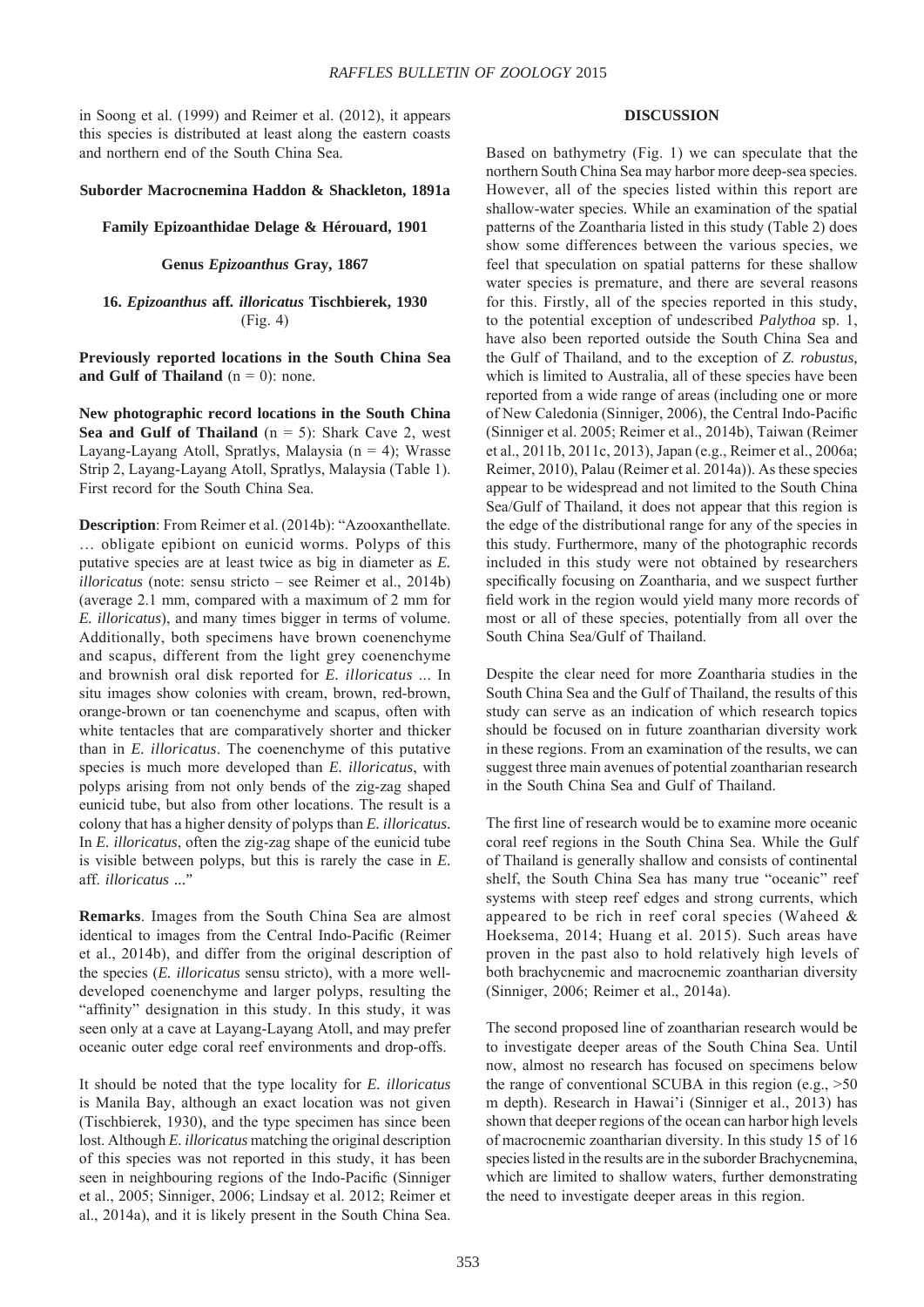Finally, it naturally follows from the first two lines of research that efforts should be made to create and curate a regional Zoantharia collection for the South China Sea and Gulf of Thailand. At the same time, the disputed control of the deep, northern part of the South China Sea makes it difficult to properly investigate this area. One solution could be an international team of scientists aboard a third-party nation research vessel, a workshop/survey at a research station (e.g., Hsu et al., 2013), or dive resort inside this area (Waheed et al., 2015). Ideally, such a collection would be housed within the region, offering relatively easy access to local researchers. The new Lee Kong Chian Natural History Museum in Singapore is one logical choice to house such a collection, as it already houses the specimens from Reimer & Todd (2009) as well as some other assorted zoantharians from Singapore.

#### **ACKNOWLEDGEMENTS**

This study was made possible by a grant to the first author from International Research Hub Project for Climate Change and Coral Reef/Island Dynamics, at the University of the Ryukyus. PO Ang thanks the following for sharing the photographic images from Hong Kong: Apple PY Chui, YH Leung, TY Ng, HL Tsang and KT Wong. Observations by the last author were made possible by research permits granted by Sabah Parks and the Economic Planning Unit, Malaysia. He is grateful for hospitality and assistance during fieldwork supplied by the following colleagues: Zarinah Waheed (Borneo Marine Research Institute, Kota Kinabalu), David Lane (Universiti Brunei Darussalam), Thamasak Yeemin and team (Ramkhamhaeng University, Bangkok), and Jennifer Matthews (Big Blue Conservation, Koh Tao). Fieldwork in Malaysia was carried out with permission from the Economic Planning Unit (UPE: 40/200/19/2642) and National Security Council (for Layang-Layang Island) of the Prime Minister's Department, Malaysia. This study was initially conceived during the Workshop of Marine Ecosystems and Biodiversity: Second Meeting of the Joint-Working Group on the Implementation of the ASEAN-China Declaration on the Conduct of Parties in the South China Sea, held August 1–3, 2012 at the National University of Singapore. Comments from the editor, one anonymous reviewer, and Michelle Risi helped improve the manuscript.

#### **LITERATURE CITED**

- Burnett WJ, Benzie JAH, Beardmore JA & Ryland JS (1994) High genetic variability and patchiness in a common Great Barrier Reef zoanthid (*Palythoa caesia*). Marine Biology, 121: 153–160.
- Burnett WJ, Benzie JAH, Beardmore JA & Ryland JS (1995) Patterns of genetic subdivision in populations of a clonal cnidarian, *Zoanthus coppingeri*, from the Great Barrier Reef. Marine Biology, 122: 665–673.
- Burnett WJ, Benzie JAH, Beardmore JA & Ryland JS (1997) Zoanthids (Anthozoa, Hexacorallia) from the Great Barrier Reef and Torres Strait, Australia: systematics, evolution and a key to species. Coral Reefs, 16: 55–68.
- Carlgren O (1900) Ostafrikanische Actinien, gesammelt von Herrn Dr. F. Stuhlmann 1898 und 1899. Mitteilungen aus dem Naturhistorischen Museum in Hamburg, 17 (Supplement 2): 21–144, pls. 1–7.
- Carlgren O (1937) Ceriantharia and Zoantharia. Scientific Reports of the Great Barrier Reef Expedition, 5: 177–207.
- Carlgren O (1950) Actiniaria and Zoantharia from South Australia. Kungl Fysiografiska Sällskapets i Lund Förhandlingar, 20(10): 121–135.
- Chou LM (1992) A Guide to the Coral Reef Life of Singapore*.* Singapore Science Centre in collaboration with the Singapore Institute of Biology, Singapore, 128 pp.
- Delage Y & Hérouard E (1901) Zoanthidés. Zoanthidae. In: Traité de Zoologie concrète. Tome  $II - 2<sup>me</sup>$  Partie. Les Coelentérés. C. Reinwald, Paris, pp. 654–667, pls. 65.
- Erhardt H & Knop D (2005) Corals: Indo-Pacific Field Guide. IKAN-Unterwasserarchiv, Frankfurt, 305 pp.
- Esper EJC (1805) Die Pflanzenthiere in Abbildungen nach der Natur mit Farben erleuchtet nebst Beschreibungen. Raspe, Nürnberg, 3(13): *Alcyonium* pl. 23.
- Fujii T & Reimer JD (2011) Phylogeny of the highly divergent zoanthid family Microzoanthidae (Anthozoa, Hexacorallia) from the Pacific. Zoologica Scripta, 40: 418–431.
- Fujii T & Reimer JD (2013) A new family of diminutive zooxanthellate zoanthids (Hexacorallia: Zoantharia). Zoological Journal of the Linnaean Society, 169: 509–522.
- Gmelin JF (1791) Caroli a Linné Systema Naturae per regna tria naturae. Edition decima tertia. Tom. I. Pars VI. Lipsiae, 3021–3910 pp.
- Gosliner TM, Behrens DW & Williams GC (1996) Coral Reef Animals of the Indo-Pacific. Sea Challengers, Monterey, 314 pp.
- Grant A, Trompf K, Seung D, Nivison-Smith L, Bowcock H, Kresse H, Holmes S, Radford J & Morrow P (2010) Sub-cellular damage by copper in the cnidarian *Zoanthus robustus*. Comparative Biochemistry and Physiology Part C, 152: 256–262.
- Gray JE (1828–1830) Radiata. In: Spicilegia zoologica; or Original Figures and Short Systematic Descriptions of New and Unfigured Animals. Treüttel, Würtz and Co., London, vol. 1, p. 8, pl. 6.
- Gray JE (1832) [T]he Animal Flowers, or Zoantharia, and the stellated corals. In: Synopsis of the Contents of the British Museum. Twenty-Sixth Edition. G. Woodfall and Son, London, pp. 94–106.
- Gray JE (1867) Notes on Zoanthinae, with descriptions of some new genera. Proceedings of the Zoological Society of London, 1867(1): 233–240.
- Haddon AC (1895) Branched worm-tubes and *Acrozoanthus*. Scientific Proceedings of the Royal Dublin Society, 8 (4): 344–346.
- Haddon AC & Shackleton AM (1891a) A revision of the British Actiniae. Part II. The Zoantheae. In: Reports on the zoological collections made in the Torres Straits by A.C. Haddon, 1888– 1889. Scientific Transactions of the Royal Dublin Society, (2)4(12): 609–672, pls. 58–60.
- Haddon AC & Shackleton AM (1891b) Actiniae: I. Zoantheae. In: Reports on the zoological collections made in the Torres Straits by Professor A.C. Haddon, 1888–1889. Scientific Transactions of the Royal Dublin Society, (2)4(13): 673–701, pls. 61–64.
- Hertwig R (1882) Report on the Actiniaria dredged by H.M.S. *Challenger* during the years 1873–1876. In: Report of the Scientific Results of the Voyage of H.M.S. Challenger During the Years 1873–76, Under the Command of Captain George S. Nares, R.N., F.R.S. and the Late Captain Frank Tourle Thomson, R.N. Prepared Under the Superintendence of the Late Sir C. Wyville Thomson, Knt., F.R.S., &c. Regius Professor of Natural History in the University of Edinburgh Director of the Civilian Scientific Staff on Board and Now of John Murray, LL.D., Ph.D., &c. One of the Naturalists of the Expedition. Zoology—Vol. VI. Her Majesty's Government, Edinburgh. Pp. 1–136, pls. 1–14.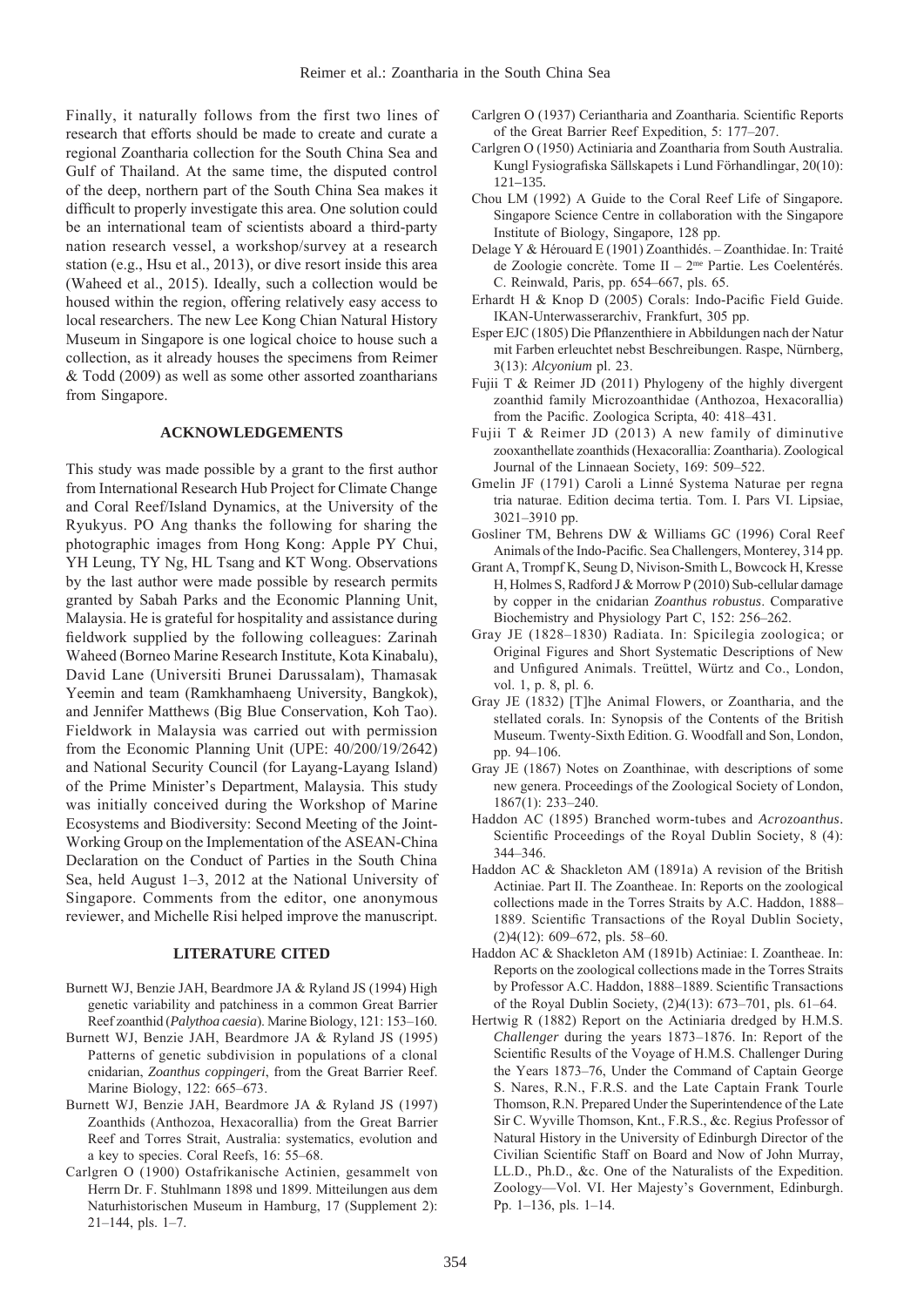- Hertwig R (1888) Report on the Actiniaria dredged by H.M.S. *Challenger* during the years 1873–1876. Supplement. In: Report of the Scientific Results of the Voyage of H.M.S. Challenger During the Years 1873–76, Under the Command of Captain George S. Nares, R.N., F.R.S. and the Late Captain Frank Tourle Thomson, R.N. Prepared Under the Superintendence of the Late Sir C. Wyville Thomson, Knt., F.R.S., &c. Regius Professor of Natural History in the University of Edinburgh Director of the Civilian Scientific Staff on Board and Now of John Murray, LL.D., Ph.D., &c. One of the the Naturalists of the Expedition. Zoology—Vol. XXVI. Her Majesty's Government, Edinburgh, part 73: 1–56, pls. 1–4.
- Hibino Y, Todd P, Yang SY, Benayahu Y & Reimer JD (2014) Molecular and morphological evidence for conspecificity of two common Indo-Pacific species of *Palythoa* (Cnidaria: Anthozoa). Hydrobiologia, 733: 31–43.
- Hoeksema BW & Lane DJW (2014) The mushroom coral fauna (Scleractinia: Fungiidae) of Brunei Darussalam (South China Sea) and its relation to the Coral Triangle. Raffles Bulletin of Zoology, 62: 566–580.
- Hsu SL, Liu TK, Shao KT, Chen KT & Chen IS (2013) Three newly recorded genera and species of gobiid fishes (Teleostei: Gobiidae) from the Dongsha Atoll (Pratas Islands), South China Sea. Journal of Marine Science and Technology, 21: 618–622.
- Huang D, Licuanan WY, Hoeksema BW, Chen CA, Ang PO, Huang H, Lane DJW, Vo ST, Waheed Z, Amri AY, Yeemin T & Chou LM (2015) Extraordinary diversity of reef corals in the South China Sea. Marine Biodiversity, 45:157–168.
- Irei Y, Nozawa Y & Reimer JD (2011) Distribution patterns of five zoanthid species in Okinawa Island, Japan. Zoological Studies, 50: 426–433.
- Irei Y, Sinniger F & Reimer JD (2015) Descriptions of two azooxanthellate *Palythoa* species (Subclass Hexacorallia, Order Zoantharia) from the Ryukyu Archipelago, southern Japan. ZooKeys, 478: 1–26.
- Klunzinger KB (1877) Die Korallthiere des Rothen Meeres. 1: Die Alcyonarien und Malacodermen. Verlag der Gutmann'schen Buchhandlung (Otto Enslin), Berlin [in German and Latin].
- Lamarck JBP (1801) Zoanthe. *Zoantha*. In: Systême des animaux vertèbres, ou Tableau général des classes, des ordres et des genres de ces animaux; Présentant leurs caractères essentiels et leur distribution, d'après la considération de leurs rapports naturels et leur organisation, et suivant l'arrangement établis dans les galeries du Muséum d'Histoire Naturelle, parmi leur dépouilles conservées; Précédé du discours d'ouverture du cours de zoologie, donné dans le Muséum National d'Histoire Naturelle l'an 8 de la République. L'Auteur et Déterville, Paris, p. 363.
- Lamouroux JVF (1816) Histoire des polypiers coralligènes flexibles, vulgairement nommés zoophytes. F. Poisson, Caen, lxxxiv +  $[1] + 559 + [1]$  pp., pls. 1–19.
- Lindsay DJ, Yoshida H, Uemura K, Yamamoto H, Ishibashi H, Nishikawa J, Reimer JD & Fitzpatrick R (2012) The unthered remotely–operated vehicle PICASSO–1 and its deployment from chartered dive vessels for deep–sea surveys off Okinawa, Japan, and Osprey Reef, Coral Sea, Australia. Marine Technology Society Journal, 46: 20–32.
- Muirhead A & Ryland JS (1985) A review of the genus *Isaurus* Gray, 1828 (Zoanthidea), including new records from Fiji. Journal of Natural History, 19: 323–335.
- Ong DCW, Reimer JD & Todd PA (2013) Morphologically plastic responses to shading in the zoanthids *Zoanthus sansibaricus* and *Palythoa tuberculosa*. Marine Biology, 160: 1053–1064.
- Pax F (1910) Studien an westindischen Actinien. Zoologische Jahrbücher (Supplement), 11: 157–330, pls. 11–19.
- Pax F & Müller I (1956) La collection de Zoanthaires du Musée océanographique de Monaco. Bulletin de l'Institut océanographique 53(1076): 1–27.
- Pax F & Müller I (1957) Zoantharien aus Viet-Nam. Mémoires du Muséum national d'histoire naturelle (Paris), 16: 1–40
- Rafinesque CS (1815) Analyse de la nature ou tableau de l'univers et des corps organisés. [The Author], Palerme [= Palermo], 224 pp.
- Reimer JD (2007) Preliminary survey of zooxanthellate zoanthid diversity (Hexacorallia: Zoantharia) from southern Shikoku, Japan. Kuroshio Biosphere, 3: 1-16 + 7 pls.
- Reimer JD (2010) Key to field identification of shallow water brachycnemic zoanthids (Order Zoantharia: Suborder Brachycnemina) present in Okinawa. Galaxea JCRS, 12: 23–29.
- Reimer JD & Hickman C (2009) Preliminary survey of zooxanthellate zoanthids (Cnidaria: Hexacorallia) of the Galápagos and associated symbiotic dinoflagellates (*Symbiodinium* spp.). Galápagos Research, 66: 14–19.
- Reimer JD & Todd PA (2009) Preliminary molecular examination of zooxanthellate zoanthid (Hexacorallia, Zoantharia) and associated zooxanthellae (*Symbiodinium* spp.) diversity in Singapore. Raffles Bulletin of Zoology, Supplement 22: 103–120.
- Reimer JD, Ono S, Fujiwara Y, Takishita K & Tsukahara J (2004) Reconsidering *Zoanthus* spp. diversity: molecular evidence of conspecificity within four previously presumed species. Zoological Science, 21: 517–525.
- Reimer JD, Ono S, Iwama A, Takishita K, Tsukahara J & Maruyama T (2006a) Morphological and molecular revision of *Zoanthus* (Anthozoa: Hexacorallia) from southwestern Japan, with descriptions of two new species. Zoological Science, 23: 261–275.
- Reimer JD, Ono S, Iwama A, Tsukahara J & Maruyama T (2006b) High levels of morphological variation despite close genetic relatedness between *Zoanthus* aff*. vietnamensis* and *Zoanthus kuroshio* (Anthozoa: Hexacorallia). Zoological Science, 23: 755–761.
- Reimer JD, Ono S, Takishita K, Tsukahara J & Maruyama T (2006c) Molecular evidence suggesting species in the zoanthid genera *Palythoa* and *Protopalythoa* (Anthozoa: Hexacorallia) are congeneric. Zoological Science, 23: 87–94.
- Reimer JD, Takishita K, Ono S & Maruyama T (2007) Diversity and evolution in the zoanthid genus *Palythoa* (Cnidaria: Hexacorallia) utilizing nuclear ITS-rDNA. Coral Reefs, 26: 399–410.
- Reimer JD, Ono S, Tsukahara J & Iwase F (2008) Molecular characterization of the zoanthid genus *Isaurus* (Anthozoa: Hexacorallia) and its zooxanthellae (*Symbiodinium* spp). Marine Biology, 153: 351–363.
- Reimer JD, Nakachi S, Hirose M, Hirose E & Hashiguchi S (2010) Using hydrofluoric acid for morphological investigations of zoanthids (Cnidaria: Anthozoa): a critical assessment of methodology and necessity. Marine Biotechnology, 12: 605–617.
- Reimer JD, Hirose M, Yanagi K & Sinniger F (2011a) Marine invertebrate diversity in the oceanic Ogasawara Islands: a molecular examination of zoanthids (Anthozoa: Hexacorallia) and their *Symbiodinium* (Dinophycaea). Systematics and Biodiversity, 9: 133–144.
- Reimer JD, Ishikawa SA & Hirose M (2011b) New records and molecular characterization of *Acrozoanthus* (Cnidaria: Anthozoa: Zoanthidae) from Taiwan. Marine Biodiversity, 41: 313–323.
- Reimer JD, Obuchi M, Irei Y, Fujii T & Nozawa Y (2011c) Shallow water brachycnemic zoanthids (Cnidaria: Hexacorallia) from Taiwan: a preliminary survey. Zoological Studies, 50: 363–371.